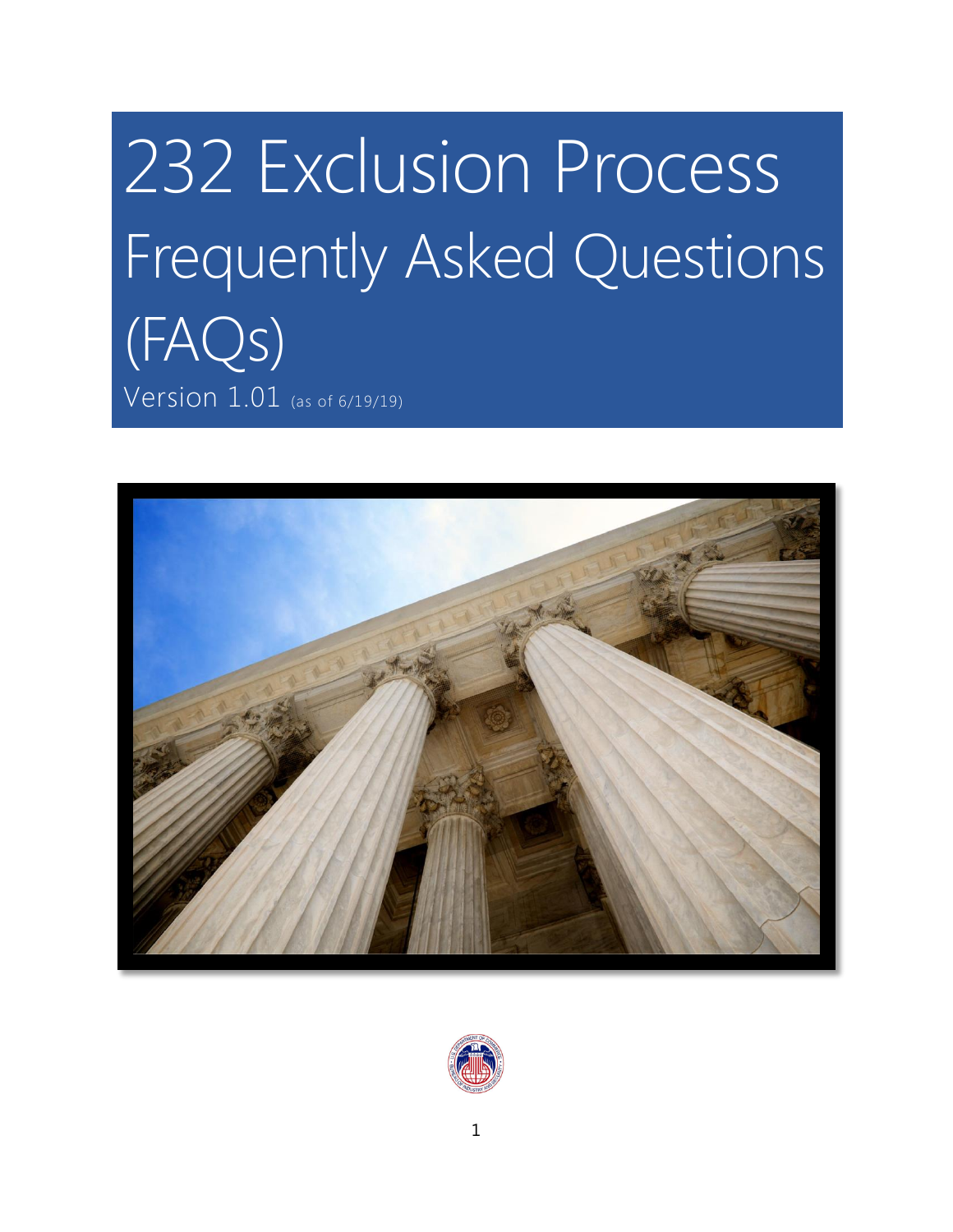# Contents

| Q. Are there different submittal requirements between the new online portal and the old     |
|---------------------------------------------------------------------------------------------|
|                                                                                             |
| Q. How do I use the 232 Exclusions Portal to submit my exclusion request?  8                |
|                                                                                             |
|                                                                                             |
|                                                                                             |
|                                                                                             |
|                                                                                             |
| Q. Who should I contact if I have any technical questions on the 232 Exclusions Portal? 10  |
|                                                                                             |
|                                                                                             |
| Q. Effective June 13, 2019, how would an eligible party request an exclusion in the new 232 |
| Q. How would an eligible party request an exclusion before June 13, 2019? NEW  11           |
|                                                                                             |
|                                                                                             |
|                                                                                             |
|                                                                                             |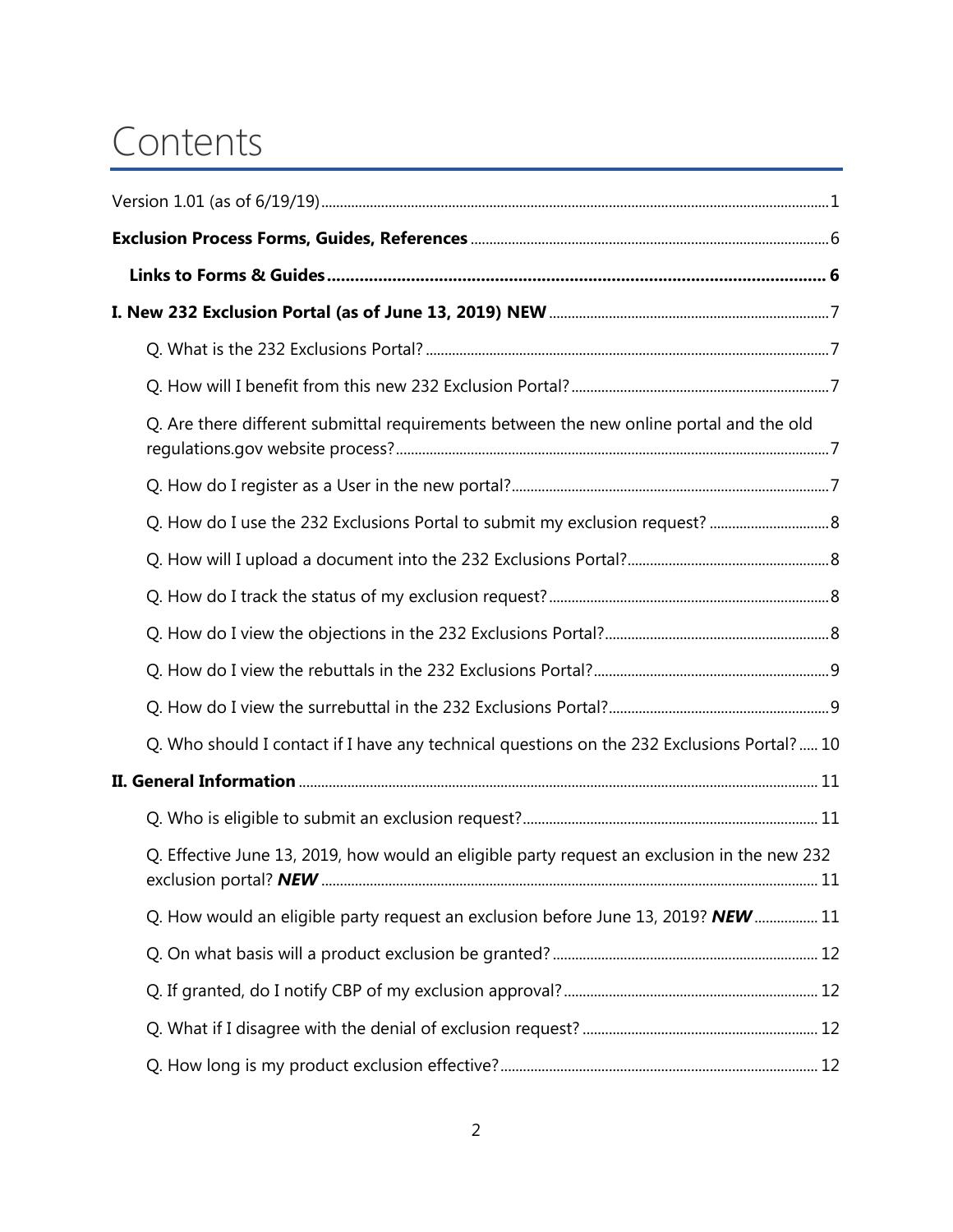| Q. What are the most common errors in submitting exclusion requests resulting in                                                                                               |    |
|--------------------------------------------------------------------------------------------------------------------------------------------------------------------------------|----|
| Q. What is the minimum volume of product I can request an exclusion on? 14                                                                                                     |    |
|                                                                                                                                                                                |    |
|                                                                                                                                                                                |    |
| Q. How long after I submit an exclusion request will I see it posted online? 15                                                                                                |    |
|                                                                                                                                                                                |    |
| Q. Are expired exclusion request, objection, rebuttal and surrebuttal forms accepted after                                                                                     |    |
| Q. Can my company make changes to the exclusion request after we have submitted? 18                                                                                            |    |
| Q. Are approved exclusion requests transferrable to other internal or external                                                                                                 |    |
| Q. Can my company make a name changes to the exclusion request due to a merger or                                                                                              |    |
|                                                                                                                                                                                |    |
| Q. Are you still accepting exclusion request on the steel and aluminum tariffs from                                                                                            | 19 |
| Q. My exclusion request with a country of origin of Canada/Mexico received a denial<br>decision memo due to an incorrect HTSUS code prior to May 19, 2019. Can I re-submit? 19 |    |
|                                                                                                                                                                                |    |
| Q. Should I include Confidential Business Information (CBI) in the exclusion request                                                                                           |    |
|                                                                                                                                                                                |    |
|                                                                                                                                                                                |    |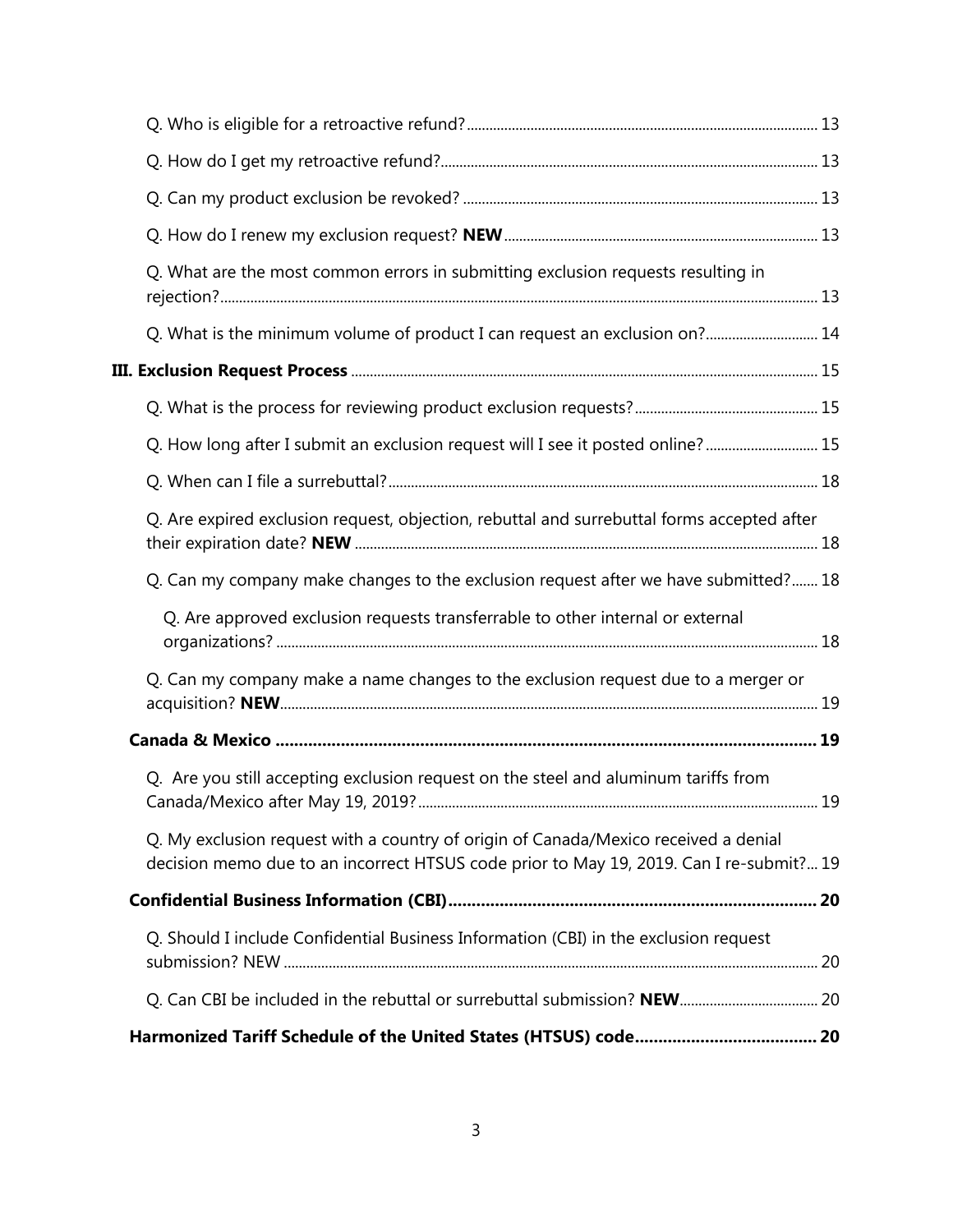| Q. Where do I get access to the latest International Trade Commission's Harmonized Tariff     |  |
|-----------------------------------------------------------------------------------------------|--|
| Q. What should I do when a Harmonized Tariff Schedule of the United States (HTSUS) code       |  |
|                                                                                               |  |
| Q. Why can't I list the name of my importer of record and/or foreign suppliers as             |  |
|                                                                                               |  |
| Q. How do I report a non-U.S. address for my foreign importer of record in the new 232        |  |
|                                                                                               |  |
| Q. Can I request an exclusion for a country subject to a quantitative limitation (quota)?  22 |  |
| Q. Is the process for an exclusion request from a quantitative limitation the same as a       |  |
| Q. Which countries are subject to quotas for steel and aluminum imports?  22                  |  |
|                                                                                               |  |
| Q. How long after the comment period closes will I see a decision posted? 23                  |  |
| Q. How does the Department of Commerce review the exclusion request? 23                       |  |
| Q. How will I know if my exclusion request has been granted or denied? 23                     |  |
|                                                                                               |  |
|                                                                                               |  |
|                                                                                               |  |
|                                                                                               |  |
|                                                                                               |  |
|                                                                                               |  |
| Q. Do I need to notify Customs and Border Protection (CBP) that I have re-submitted my        |  |
| Q. If my original exclusion request was denied for HTS-related discrepancies and now, I       |  |

[have the correct HTS code, I understand that if Commerce grants my re-submission, I will](#page-25-1)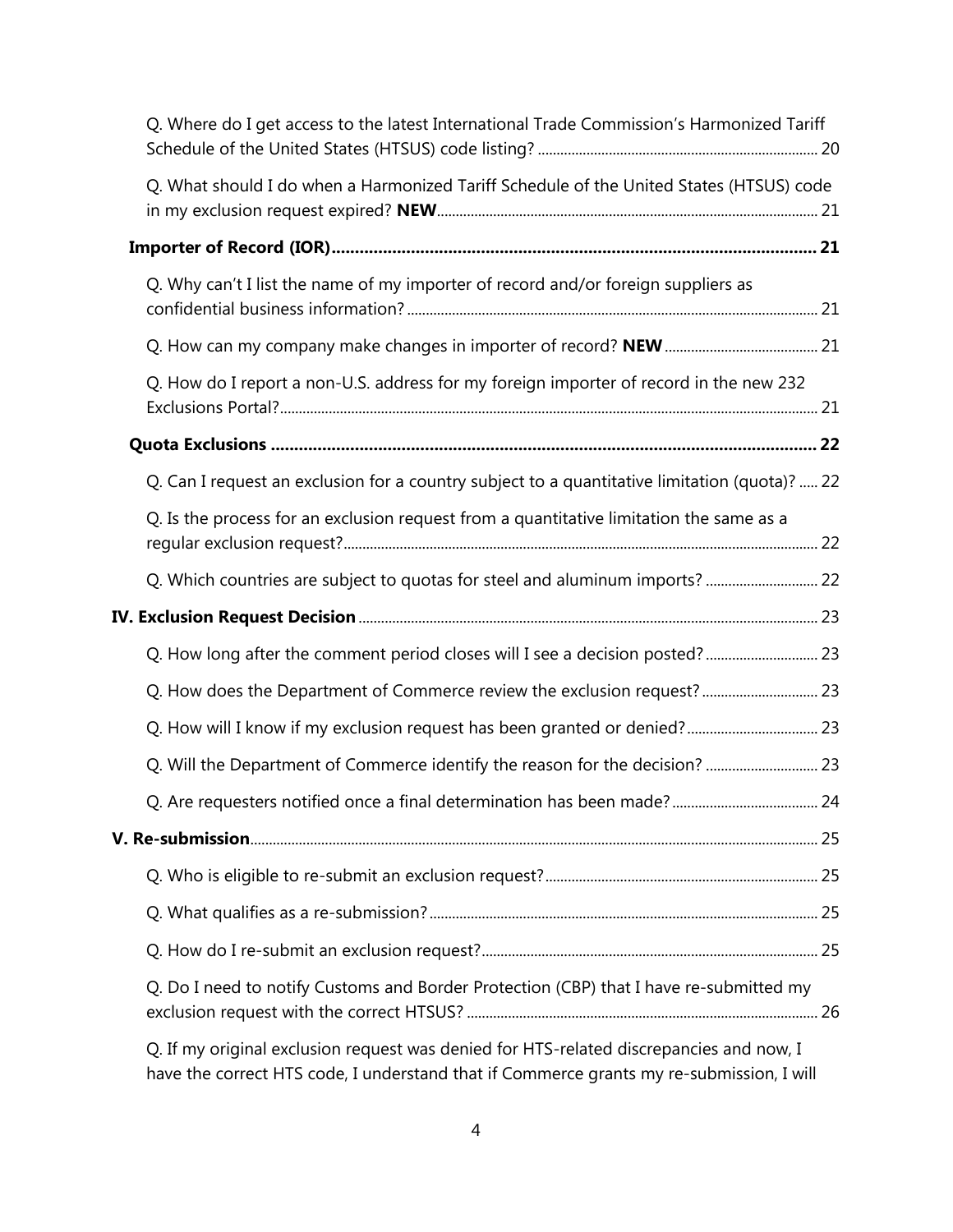| be eligible for relief back to the date of my original submission. How do I highlight that my |  |
|-----------------------------------------------------------------------------------------------|--|
| Q. Can my company consolidate multiple exclusion request into one re-submission? 26           |  |
| Q. Can I split my volume in half and submit two re-submission as opposed to one with the      |  |
| Q. My company withdrew our exclusion request due to an incorrect HTSUS code. Can we           |  |
|                                                                                               |  |
|                                                                                               |  |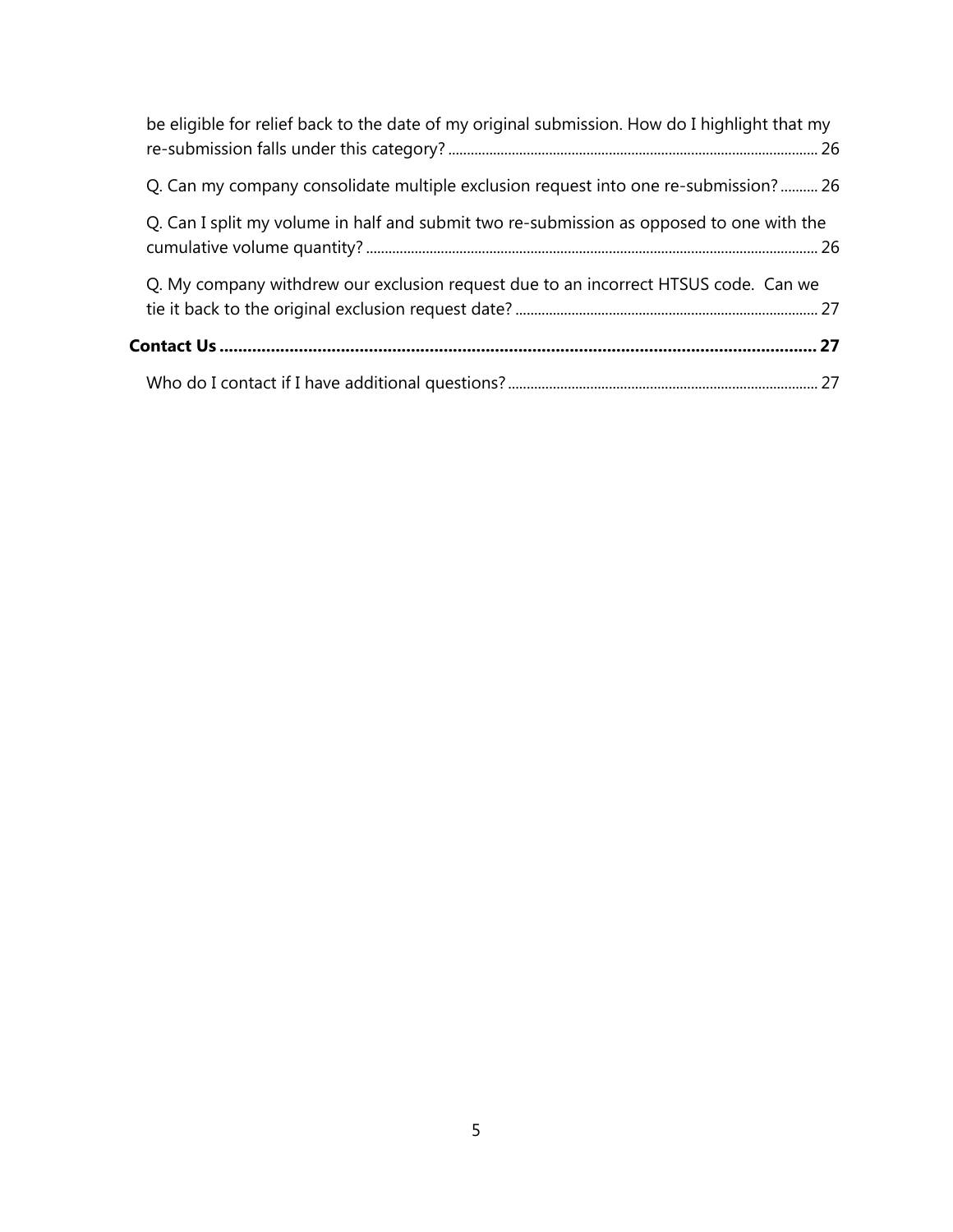## <span id="page-5-0"></span>Exclusion Process Forms, Guides, References

## <span id="page-5-1"></span>Links to Forms & Guides

For exclusion requests, objections, rebuttals, and surrebuttals, you can find the most recent forms and guides for both steel and aluminum exclusion requests on www.regulations.gov website. The specific links are below:

| <b>Commerce.gov</b>                                                                                                                                                                                                    | <b>Regulations.gov</b><br>(exclusion before June 13, 2019)                                                                                                                                                                                                                                                                                                                                                                                                                                                                  |  |  |
|------------------------------------------------------------------------------------------------------------------------------------------------------------------------------------------------------------------------|-----------------------------------------------------------------------------------------------------------------------------------------------------------------------------------------------------------------------------------------------------------------------------------------------------------------------------------------------------------------------------------------------------------------------------------------------------------------------------------------------------------------------------|--|--|
| 232 Exclusions Portal (New)<br><b>New 232 Exclusion Portal External</b><br>$\bullet$<br><b>User Guide</b><br>Department of Commerce 232<br>$\bullet$<br>Website<br><b>Bureau of Industry and Security</b><br>$\bullet$ | <b>Steel Exclusion Request Guide</b><br><b>Steel Objection Filing Form</b><br><b>Steel Objection Filing Guide</b><br><b>Steel Rebuttal Form</b><br><b>Steel Rebuttal Guide</b><br><b>Steel Surrebuttal Form</b><br><b>Steel Surrebuttal Guide</b><br><b>Aluminum Exclusion Request Guide</b><br><b>Aluminum Objection Filing Form</b><br><b>Aluminum Objection Filing Guide</b><br><b>Aluminum Rebuttal Form</b><br><b>Aluminum Rebuttal Guide</b><br><b>Aluminum Surrebuttal Form</b><br><b>Aluminum Surrebuttal Guide</b> |  |  |

- [The International Trade Commission's 2019 Harmonized Tariff Schedule](https://www.usitc.gov/tata/hts/index.htm) (HTSUS) code
- **.** U.S. Customs [and Border Protection](https://www.cbp.gov/)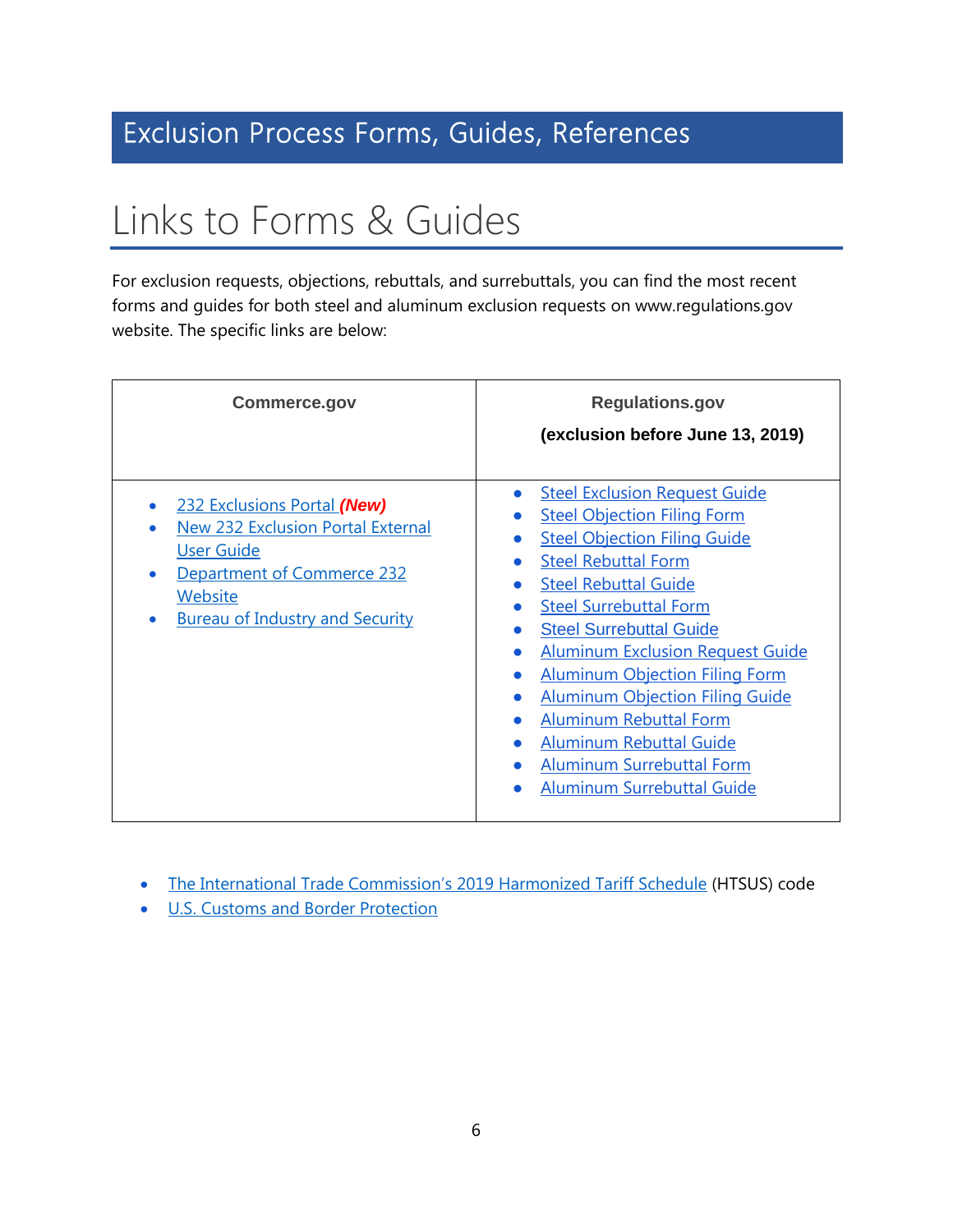## <span id="page-6-0"></span>I. New 232 Exclusion Portal (as of June 13, 2019) NEW

#### <span id="page-6-1"></span>Q. What is the 232 Exclusions Portal?

A. Beginning June 13, 2019, exclusion requests from the duties on steel or aluminum not "produced in the United States in a sufficient and reasonably available amount or of a satisfactory quality" or exclusion requests "based upon specific national security considerations", will be processed in the new  $232$  Exclusions Portal. This newly designed portal for submitting new exclusion requests, objections to exclusion requests, rebuttals, and surrebuttals will replace the Federal rulemaking portal (http://www.regulations.gov) and streamline the exclusions process while enhancing data integrity and quality controls. A user-guide is available at the commerce.gov website.

Companies wishing to file objections, rebuttals, surrebuttals to exclusion requests submitted on the Federal rulemaking portal (regulations.gov) will continue to use the regulations.gov website.

#### <span id="page-6-2"></span>Q. How will I benefit from this new 232 Exclusion Portal?

A. The benefits of the new 232 Exclusion portal are improved tracking capability, reduced wait-time on your request, and more user-friendly features to submit your request.

#### <span id="page-6-3"></span>Q. Are there different submittal requirements between the [new online portal](https://www.commerce.gov/page/section-232-investigations) and the old regulations.gov website process?

A. No. The 232 Exclusion portal will ask for and require the similar information as the Federal rulemaking portal (regulations.gov) process did.

#### <span id="page-6-4"></span>Q. How do I register as a User in the new portal?

A. Registered users are required to create a User login profile to file any forms in the portal. This will enable the user to access their exclusion request, objections, rebuttals, surrebuttals and decision status. To create a user login profile,

- 1. Click on the 'Login' icon.
- 2. On the Login page, select 'Register as a new user',
- 3. Each user login profile requires a valid email and a password to complete the registration process.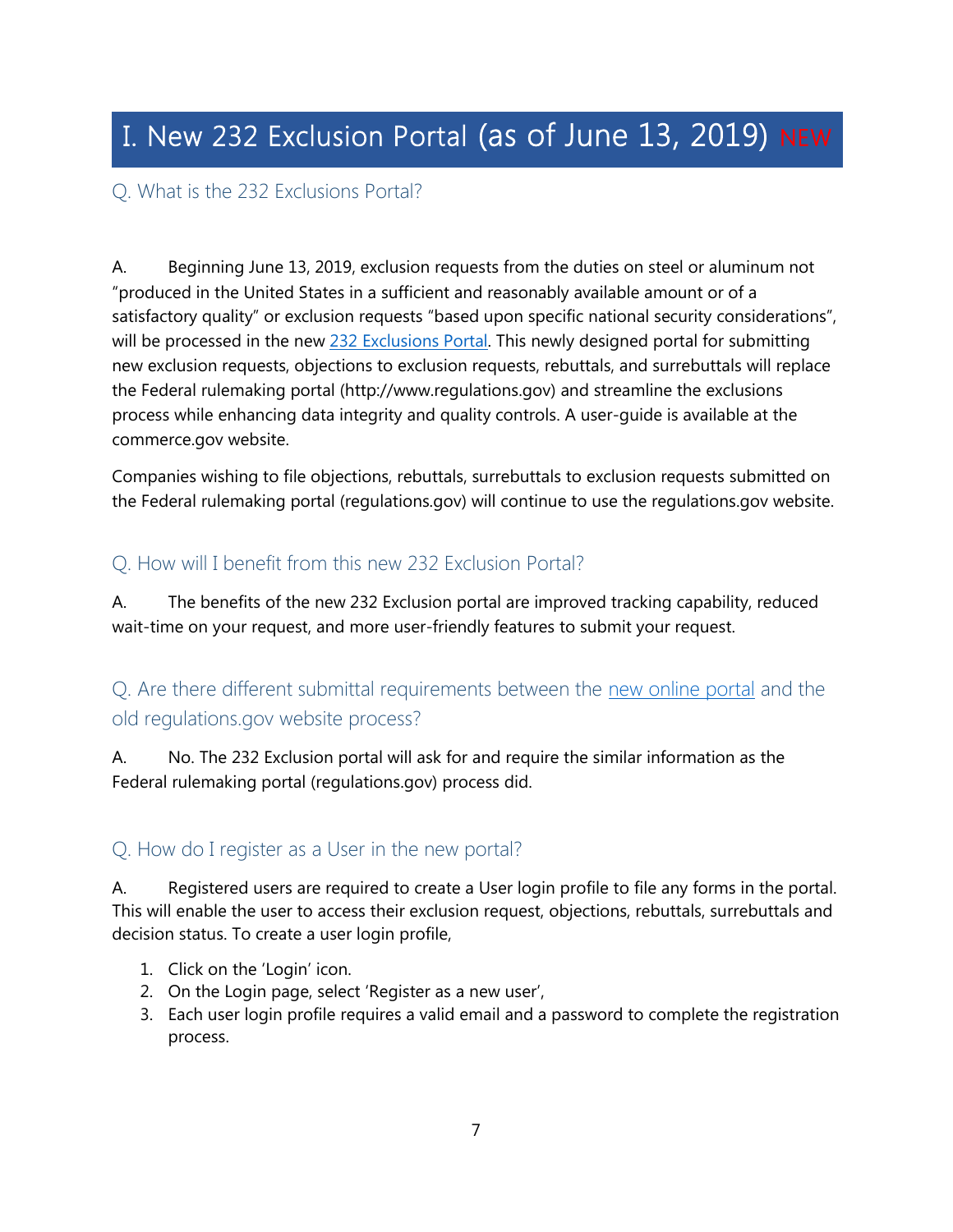- 4. After the valid email and password are entered, select 'Register'. A confirmation email will be sent to the login profile email provided. (If you are unable to find the confirmation email, check you spam folder)
- 5. Select the link in the email to confirm your account registration.
- 6. After confirming your account, the portal will allow you to login.
- 7. Enter the login profile email and password you provided. Then, select 'Log in'.

If you have technical issues, please contact [232ExclusionsPortal@bis.doc.gov](mailto:232ExclusionsPortal@bis.doc.gov) or 202-482-3203.

Or for more information, please read the external user guide at [www.commerce.gov/232.](http://www.commerce.gov/232)

#### <span id="page-7-0"></span>Q. How do I use the 232 Exclusions Portal to submit my exclusion request?

A. Once you have registered, follow the instructions below. A more detailed user-guide is available at the https://www.commerce.gov/232 website.

- 1) Go to<https://trade.gov/232/steelalum>
- 2) Click on the button that says: 'Create New Exclusion Request'.
- 3) Complete the online form with production information, organization information, importer of record, organization representative contact information, organization activity, product information, commercial names and source countries. and certification.
- 4) Click "Submit Form"
- 5) You will be able to view your request on your dashboard or home screen.

#### <span id="page-7-1"></span>Q. How will I upload a document into the 232 Exclusions Portal?

A. The 232 Exclusions Portal will allow requestors to upload up to 25-page, PDF document as supporting documents. Select 'Choose File', Click on the documents you wish to upload from your folder and select 'Ok'. Once it appears in the file bar, select 'Upload File' then select 'Done'.

#### <span id="page-7-2"></span>Q. How do I track the status of my exclusion request?

A. Users have access to a dashboard which provides status on your exclusion requests. Under the 'Exclusion Requests' dashboard dropdown, the 'Status' column will show a status if the request has been "posted", "rejected", or "withdrawn".

#### <span id="page-7-3"></span>Q. How do I view the objections in the 232 Exclusions Portal?

A. A registered user has access to a dashboard which provides a view into objection filings.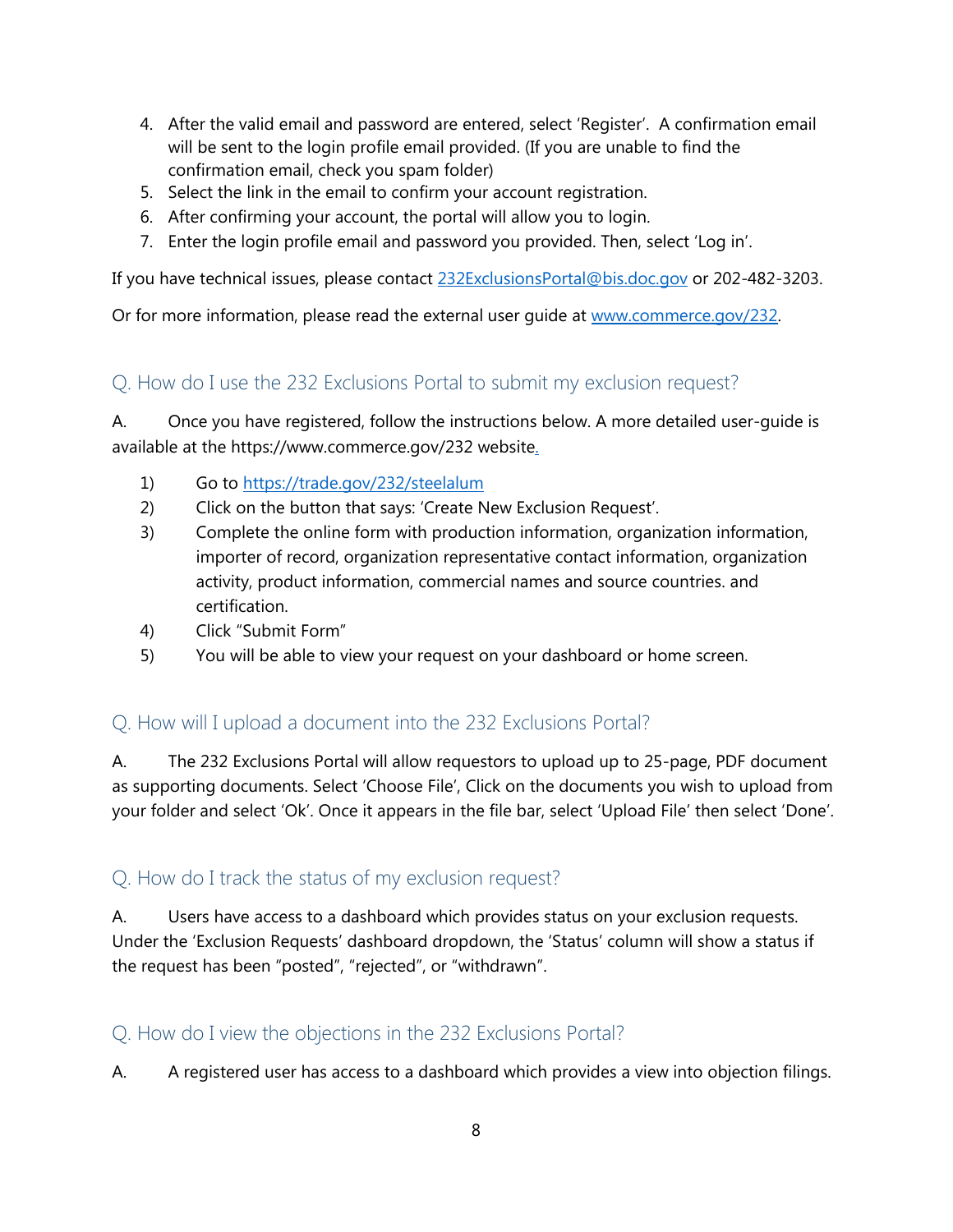- 1) For a user to view any of their submitted objection filings, select 'Objection Filings'.
- 2) After selecting the filing type, a dashboard dropdown will appear, showing any filing of that type that a user has submitted. (Note: if a user has not filed any objection filings, no documents will appear in the dashboard dropdown for that respective filing type.)
- 3) Under the 'Objection Filings' dashboard dropdown, the 'ERID' column will show the exclusion request ID number that the objection filing is linked to, with a link to that request.
- 4) To view the actual objection, select 'Details' for the objection filing you would like to view.

#### <span id="page-8-0"></span>Q. How do I view the rebuttals in the 232 Exclusions Portal?

A. Registered users have access to a dashboard which provides a view into objection rebuttals.

- 1) For a user to view any of their submitted objection rebuttal filings, select 'Objection Rebuttals'.
- 2) After selecting the filing type, a dashboard dropdown will appear, showing any filing of that type that a user has submitted. (Note: if a user has not filed any objection filings, no documents will appear in the dashboard dropdown for that respective filing type.)
- 3) Under the 'Objection Rebuttals' dashboard dropdown, the exclusion request ID (ERID) and objection filing ID (OFID) columns will show the exclusion request ID number and objection filing ID number that the objection rebuttal is linked to, with links to those filings.
- 4) To view the actual objection rebuttal, select 'Details' for the objection rebuttal filing you would like to view.

#### <span id="page-8-1"></span>Q. How do I view the surrebuttal in the 232 Exclusions Portal?

A**.** Registered users have access to a dashboard which provides a view into surrebuttal filings.

- 1) For a user to view any of their submitted surrebuttal filings, select 'Surrebuttals'.
- 2) After selecting the filing type, a dashboard dropdown will appear, showing any filing of that type that a user has submitted. (Note: if a user has not filed any objection filings, no documents will appear in the dashboard dropdown for that respective filing type.)
- 3) Under the 'Surrebuttals' dashboard dropdown, the 'ERID', 'OFID', and 'ORID' columns will show the exclusion request ID number, the objection filing ID number, and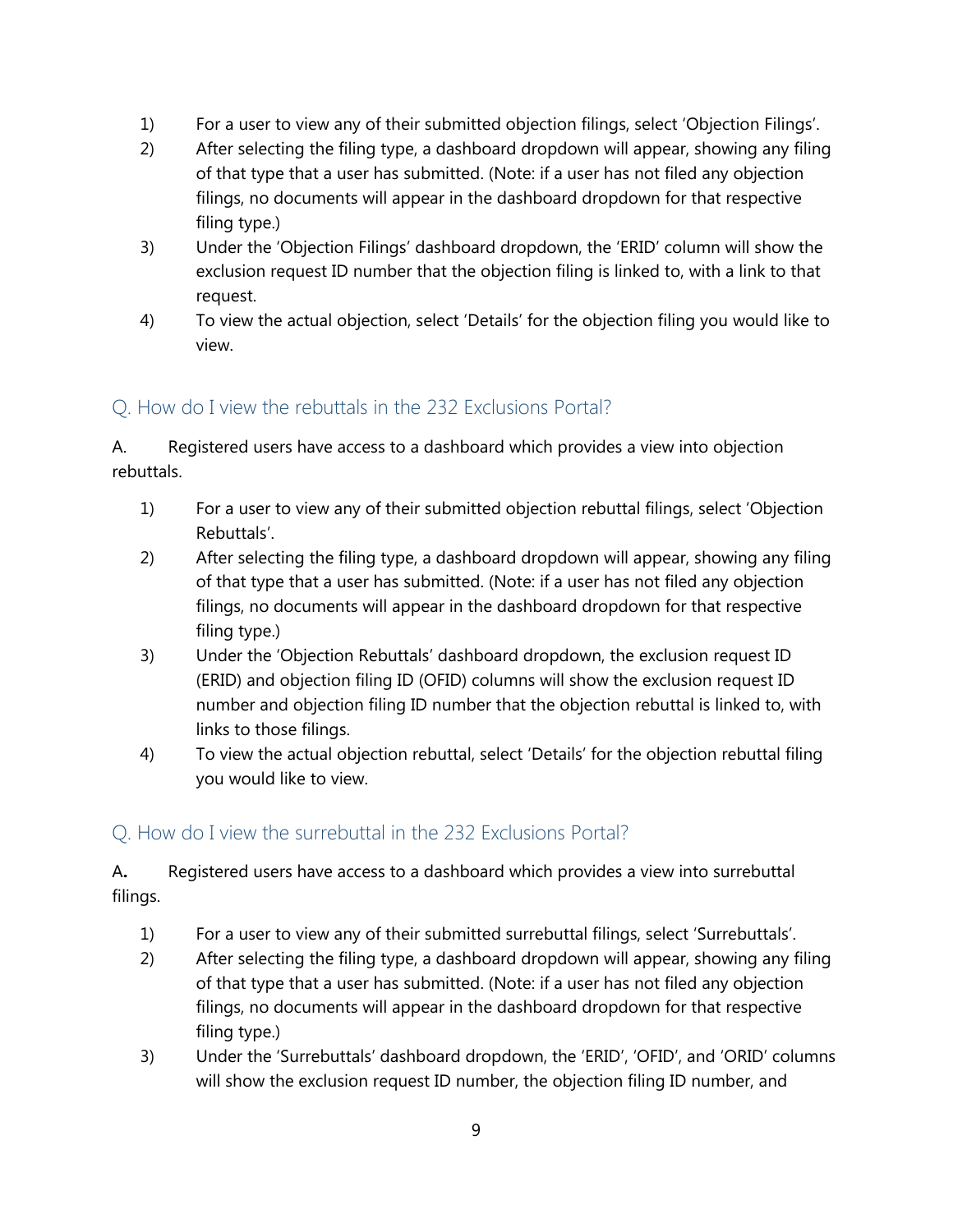objection rebuttal ID number that the surrebuttal is linked to, with links to those filings.

To view the actual surrebuttal, select 'Details' for the surrebuttal filing you would like to view.

<span id="page-9-0"></span>Q. Who should I contact if I have any technical questions on the 232 Exclusions Portal?

A. For portal-related inquiries, please contact the 232 Exclusions Portal Support Help Desk at 1-202-482-3203 or 232ExclusionsPortal@bis.doc.gov.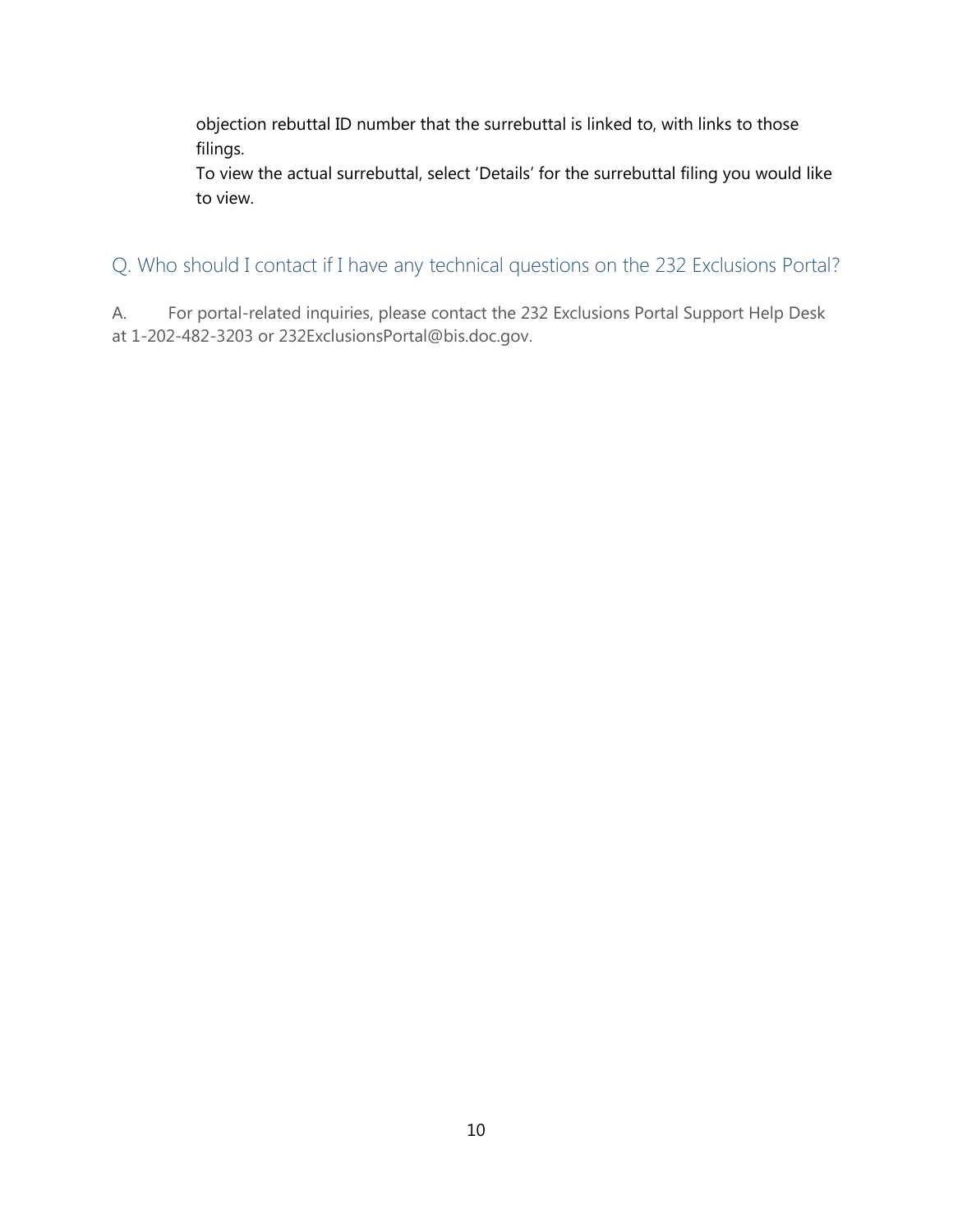## <span id="page-10-0"></span>II. General Information

#### <span id="page-10-1"></span>Q. Who is eligible to submit an exclusion request?

A. Only directly affected individuals or organizations located in the United States, who are using steel and or aluminum in business activities in the United States, are eligible to submit requests for exclusion from the steel or aluminum tariffs and/or quantitative limitations imposed under Section 232.

#### <span id="page-10-2"></span>Q. Effective June 13, 2019, how would an eligible party request an exclusion in the new 232 exclusion portal? **NEW**

A. Beginning June 13, 2019, the exclusion request from the duties on steel or aluminum not "produced in the United States in a sufficient and reasonably available amount or of a satisfactory quality" or should be excluded "based upon specific national security considerations", will be processed on the new [online 232 exclusion portal.](https://www.commerce.gov/page/section-232-investigations) This newly designed portal offers people submitting new exclusion requests, objections to exclusion requests, rebuttals, and surrebuttals to replace the use of the Federal rulemaking portal (http://www.regulations.gov) and streamline the exclusions process while enhancing data integrity and quality controls. A user-guide is available at commerce.gov website.

For those who submitted their exclusion request prior to June 13, 2019 in regulations.gov website, the objections to exclusion requests, rebuttals, and surrebuttals will continue to use the Federal rulemaking portal [\(http://www.regulations.gov\)](http://www.regulations.gov/).

#### <span id="page-10-3"></span>Q. How would an eligible party request an exclusion before June 13, 2019? NEW

A. The requestor of an exclusion from the tariffs or quantitative limitations on steel/aluminum article imports should first go to the 232 steel docket on regulations.gov website and download the *[Request for Exclusion from Remedies from the Section 232 National](https://www.bis.doc.gov/index.php/forms-documents?task=doc_download&gid=2200)  [Security Investigation of Imports of Steel](https://www.bis.doc.gov/index.php/forms-documents?task=doc_download&gid=2200)* (Exclusion Request) form, which can also be found under "Supporting Documents."

For aluminum imports, the party should first go to the 232 aluminum docket on regulations.gov and download the *[Request for Exclusion from Remedies from the Section 232 National Security](https://www.regulations.gov/document?D=BIS-2018-0002-6338)  [Investigation of Imports of Aluminum](https://www.regulations.gov/document?D=BIS-2018-0002-6338)* (Exclusion Request) form, also found under "Supporting Documents".

Completely fill out the Excel form. You must complete a separate form for each distinct type and dimension of steel/aluminum product for which an exclusion is being sought.

To submit your exclusion request, click on the "**Comment Now**!" button associated with the docket ("Requirements for Submissions Requesting Exclusion from the Remedies…"). For each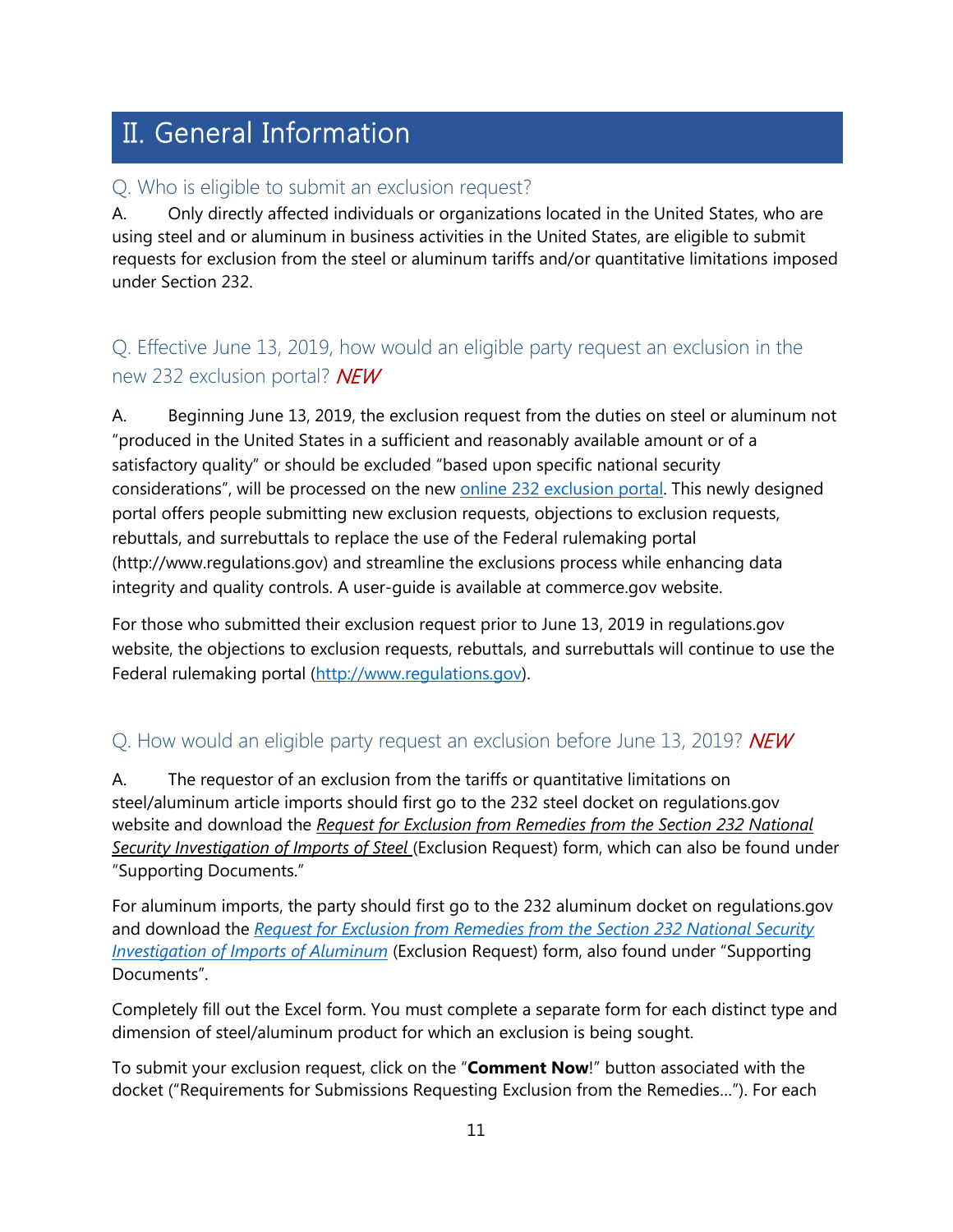submission, there can only be one (1) additional attachment in the form of a PDF that does not exceed 25 pages under 10 MB.

Make sure to record your comment tracking number. Please also note that all information submitted in an exclusion request will be subject to public review and will be made available for public inspection and copying. If a requester has confidential business information that they believe relevant to the consideration of their exclusion request, they may indicate that in the appropriate field of the form.

#### <span id="page-11-0"></span>Q. On what basis will a product exclusion be granted?

A. A product exclusion will be granted if the article is not produced in the United States: (1) in sufficient and reasonably available amount, (2) satisfactory quality, or (3) there is a specific national security consideration warranting an exclusion.

#### <span id="page-11-1"></span>Q. If granted, do I notify CBP of my exclusion approval?

A. Upon receipt of the approved product exclusion from DOC, for the importer of record listed in the approved exclusion, please provide that company's name, address and importer of record number, and the associated product exclusion number, to U.S. Customs and Border Protection (CBP) at [Traderemedy@cbp.dhs.gov.](mailto:Traderemedy@cbp.dhs.gov) For approved quota exclusions, send a cc: of the information to HQQuota@cbp.dhs.gov. Please refer to U.S. Customs and Border Protection Cargo Systems Messaging Service [CSMS #18-000663](https://csms.cbp.gov/viewmssg.asp?Recid=23875&page=&srch_argv=Sec%20232&srchtype=&btype=&sortby=&sby=) for further instructions on receiving retroactive relief. If submitting multiple exclusion numbers, consolidate into one email submission.

#### <span id="page-11-2"></span>Q. What if I disagree with the denial of exclusion request?

A. If you were denied an exclusion and disagree with a decision, you may file a new exclusion request if new or different facts or circumstances exist which meet the criteria for approving an exclusion request. This new information could include, for example, supporting documentation describing the inability or refusal of the objector(s) to provide the product. A company may use the comments section on the forms to provide additional supporting information in PDF document not to exceed 25 pages.

#### <span id="page-11-3"></span>Q. How long is my product exclusion effective?

A. Generally, an exclusion is granted for one year from the date of signature, or until all excluded product volume is imported (whichever comes first). Companies are also able to obtain retroactive relief for the period between the date of submittal and the date it was granted.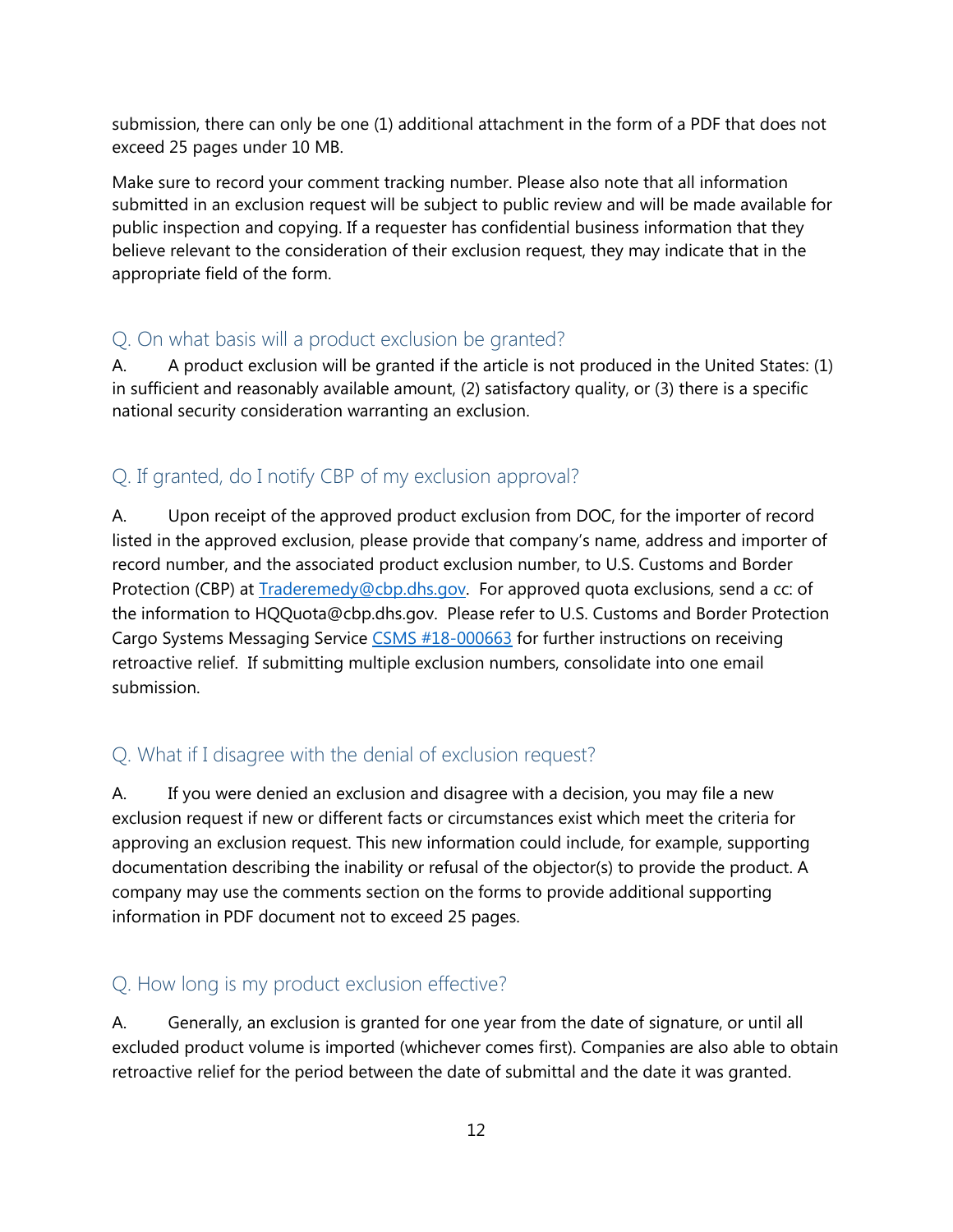#### <span id="page-12-0"></span>Q. Who is eligible for a retroactive refund?

A. Companies who were granted exclusion requests are eligible for a refund retroactive to the date the request was submitted on the [regulations.gov](http://www.regulations.gov/) website or the 232 Exclusions Portal

#### <span id="page-12-1"></span>Q. How do I get my retroactive refund?

A. Customs and Border Protection (CBP) has provided detailed instructions about how to receive a retroactive refund. Please refer to U.S. Customs and Border Protection Cargo Systems Messaging Service [CSMS #18-000663](https://csms.cbp.gov/viewmssg.asp?Recid=23875&page=&srch_argv=Sec%20232&srchtype=&btype=&sortby=&sby=) for further instructions on receiving retroactive relief.

#### <span id="page-12-2"></span>Q. Can my product exclusion be revoked?

A. The Department of Commerce may revoke granted product exclusions if it is determined that submitted information was falsified or if there was a technical issue that resulted in an inadvertent approval.

#### <span id="page-12-3"></span>Q. How do I renew my exclusion request? NEW

A. Generally, an exclusion is granted for one year from the date of signature, or until all excluded product volume is imported. If you would like to renew your exclusion request(s), please submit the appropriate steel or aluminum exclusion request on the 232 Exclusions Portal.

#### <span id="page-12-4"></span>Q. What are the most common errors in submitting exclusion requests resulting in rejection?

A. Below is a list of the most common errors found in exclusion request submissions:

| <b>Form Section</b><br><b>Common Errors</b> |                                                                                                                   |  |  |
|---------------------------------------------|-------------------------------------------------------------------------------------------------------------------|--|--|
| 1.c                                         | Parent organization - type activity is not being declared using the drop-down<br>choices. Question is left blank. |  |  |
|                                             |                                                                                                                   |  |  |
| 2.a                                         | 1) Average annual consumption – some companies do not provide data;                                               |  |  |
|                                             | 2) Data on Exclusion Request provided in 1.d does not have to agree with                                          |  |  |
|                                             | data provided in 2.a                                                                                              |  |  |
| 2.c                                         | Some companies fail to complete this section.                                                                     |  |  |
| 2.h                                         | Some companies fail to identify the U.S. ports that will receive the imported                                     |  |  |
|                                             | Steel or Aluminum product; or they name port operators -- but do not                                              |  |  |
|                                             | identify the port.                                                                                                |  |  |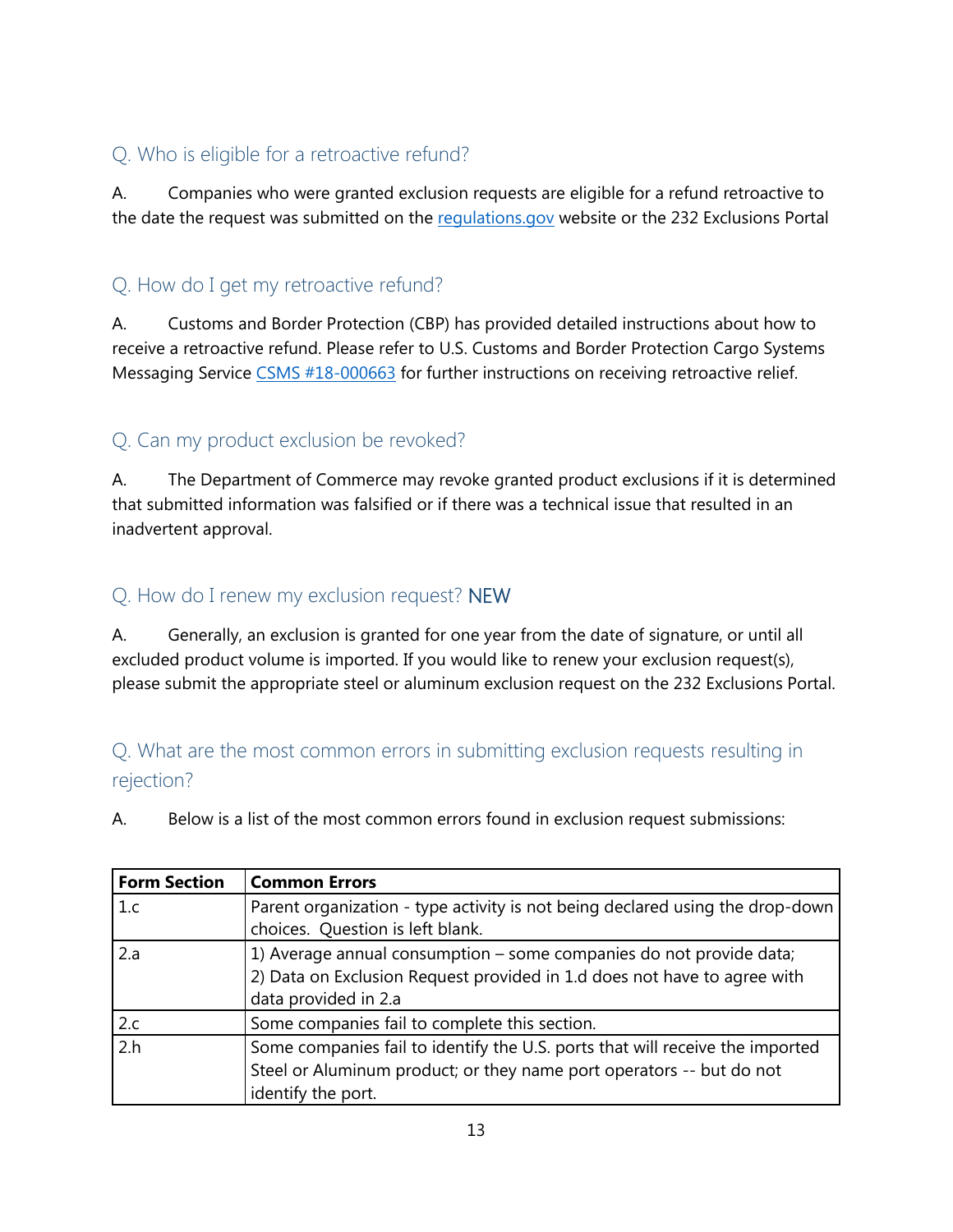| 2.i                         | One or both parts of this two-part question may not be completed.                                                                                                                                                                                                                                                                                                                                                                                                                                           |  |  |  |  |
|-----------------------------|-------------------------------------------------------------------------------------------------------------------------------------------------------------------------------------------------------------------------------------------------------------------------------------------------------------------------------------------------------------------------------------------------------------------------------------------------------------------------------------------------------------|--|--|--|--|
| 2.k                         | Companies fail to cite a standards organization for their product.                                                                                                                                                                                                                                                                                                                                                                                                                                          |  |  |  |  |
| 3.a                         | Chemical composition - For steel exclusion requests, a common problem is<br>failing to provide iron content values; for Aluminum exclusion requests,<br>companies fail to provide Aluminum content values. Companies wanting to<br>make objection filings will want this information.<br>Total values of chemicals declared should aim for greater than 99.7%.<br>Chemical composition IS NOT proprietary information. The composition of<br>steel and Aluminum is easily defined with a mass spectrometer. |  |  |  |  |
| 3.b Specs                   | Typically, the critical dimensions are thickness, width and height. For<br>cylindrical products, the outside diameter (height) should be provided.                                                                                                                                                                                                                                                                                                                                                          |  |  |  |  |
| 3.b Strength                | In most instances there should be a declaration either for tensile, strength,<br>yield strength, or hardness. One exception is slab, which is relaxed metal<br>without these performance parameters.                                                                                                                                                                                                                                                                                                        |  |  |  |  |
| 3.b<br>Toughness            | There should be a declaration either for tear testing or impact testing for<br>products where durability, deformation, and failure are a concern.                                                                                                                                                                                                                                                                                                                                                           |  |  |  |  |
| 3.b Ductility               | Data on metal ductility should be provided where metal deformation and<br>bendability are performance concerns.                                                                                                                                                                                                                                                                                                                                                                                             |  |  |  |  |
| 3.c. Surface<br>Finish      | When someone declares that surface finish and/or smoothness is important,<br>then they should provide a Profilometer score.                                                                                                                                                                                                                                                                                                                                                                                 |  |  |  |  |
| 4.e-4.h                     | Companies are failing to click "Yes" or "No" in the drop-down box; If the<br>response is in the Comment Box, it will be accepted.                                                                                                                                                                                                                                                                                                                                                                           |  |  |  |  |
| $5.a-5.d$                   | Companies are failing to click "Yes" or "No" in the drop-down box; If the<br>response is in the Comment Box, it will be accepted.                                                                                                                                                                                                                                                                                                                                                                           |  |  |  |  |
| Supporting<br>documentation | All ER submissions must only contain one supporting document. All<br>submissions with more than one supporting document will be rejected.                                                                                                                                                                                                                                                                                                                                                                   |  |  |  |  |

<span id="page-13-0"></span>Q. What is the minimum volume of product I can request an exclusion on?

A. A minimum quantity over 1 kilogram is required to be administered by Customs and Border Protection (CBP) and processed for an exclusion request.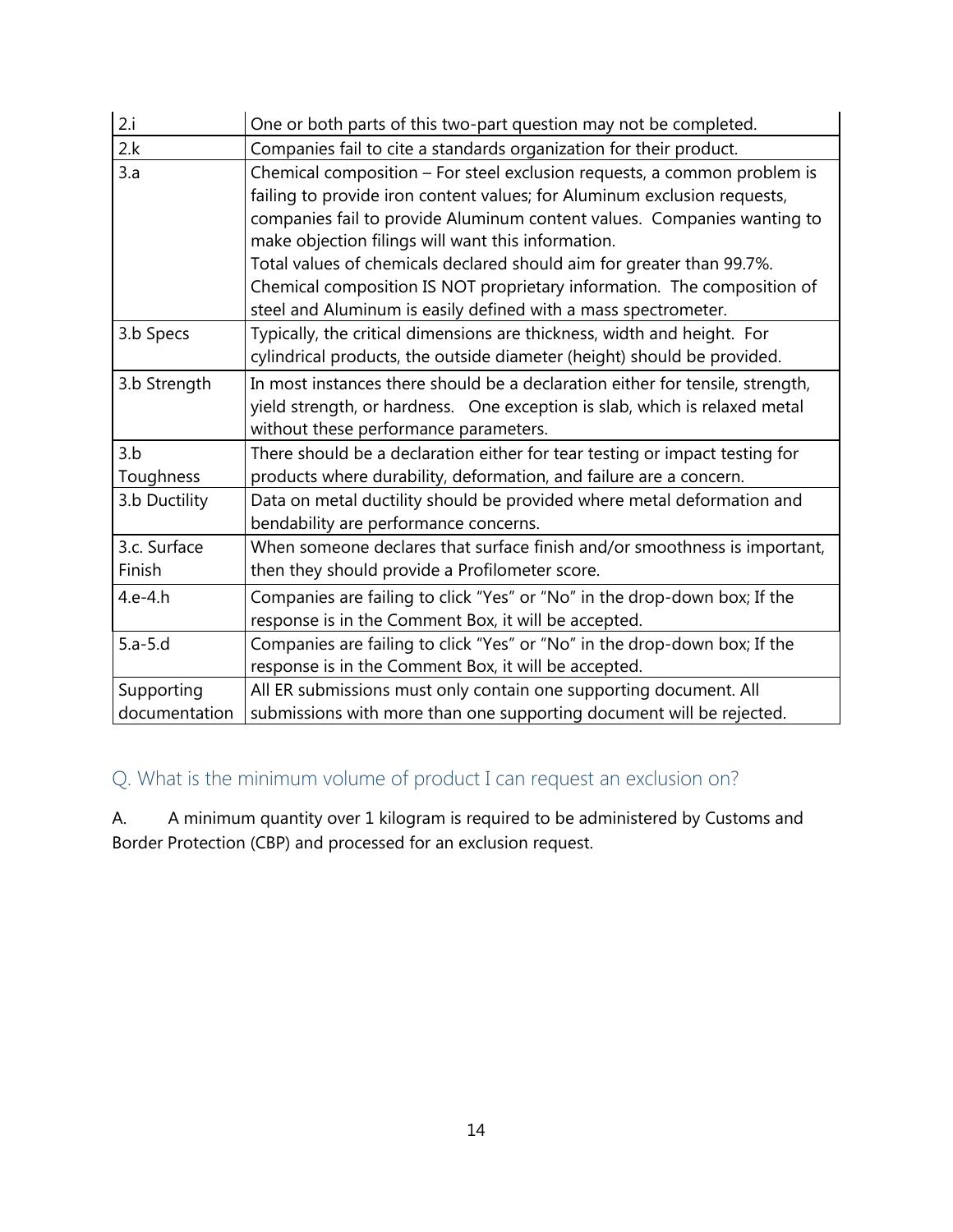## <span id="page-14-0"></span>III. Exclusion Request Process

#### <span id="page-14-1"></span>Q. What is the process for reviewing product exclusion requests?

A. Once an exclusion request is submitted online, Customs and Border Protection (CBP) reviews the Harmonized Tariff Schedule of the United States (HTSUS) code cited in the submission for accuracy and provides their response to the Department of Commerce (DOC). Then, DOC reviews each request for conformance with the submission requirements. Those requirements are set forth [Supplements No. 1 and 2 to 15 CFR part 705.](https://ecfr.io/Title-15/pt15.2.705) If the submission meets the requirements for an exclusion request, it will be posted on the new 232 Exclusions Portal or on [regulations.gov](http://www.regulations.gov/) (for submissions prior to June 13, 2019) website.

Once a request is posted by DOC, there is a 30-day public comment period during which any individual or organization that manufactures the relevant articles in the United States may object. If an exclusion does not receive an objection it is placed into a streamlined process for a decision determination after a national security review

If an exclusion request receives one or more objections, then the original requester can submit a rebuttal to each objection. Objectors are then afforded the opportunity to submit a surrebuttal to each rebuttal. Following the completion of these steps, all information in the case is reviewed by the DOC International Trade Administration (ITA) with a recommendation provided to the Bureau of Industry and Security (BIS). BIS reviews the recommendation and conducts a final national security review for a decision. Once a decision is rendered, the decision memo is posted on the www.regulations.gov website or the 232 Exclusions Portal.

#### Q. What are some reasons for rejected exclusion requests?

A. An exclusion request may be rejected during initial review due to incomplete submission and/or a failure to satisfy the requirements for an exclusion request. The company's point of contact (POC) will receive an email from [steel232@bis.doc.gov](mailto:steel232@bis.doc.gov) or [aluminum232@bis.doc.gov](mailto:aluminum232@bis.doc.gov) rejecting the request. In addition, if an exclusion request cannot be administered by Customs and Border Protection (CBP) it will be rejected. Incomplete submissions will not be posted on the new 232 Exclusions Portal or on requlations.gov (for submissions prior to June 13, 2019) website.

#### <span id="page-14-2"></span>Q. How long after I submit an exclusion request will I see it posted online?

A. Typically, the posting of an exclusion request may take between 20 business days for the new 232 Exclusion Portal to 50 business days on the www.regulations.gov website. Once an exclusion request is submitted, an Exclusion Request ID (ERID) in the new 232 Exclusion Portal or tracking number in regulations.gov is provided for status information on your exclusion request.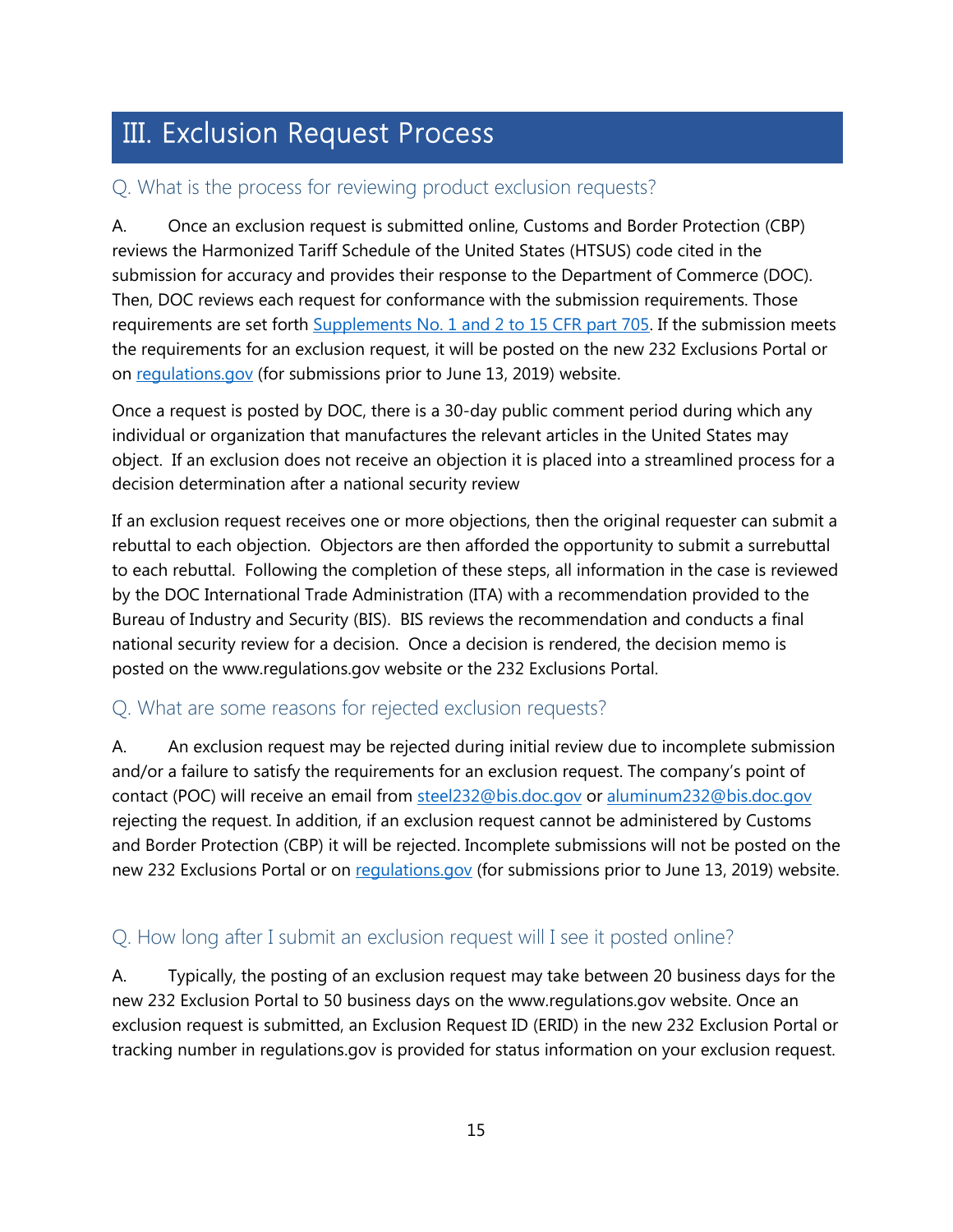#### Q. How do I track the status of my exclusion request?

A. Please use your tracking number to check the status of your exclusion request on regulations.gov or the new 232 Exclusion Portal. For submissions prior to June 13, 2019, the title of your request will inform you of its status (Review, Rebuttal Period, Surrebuttal Period, and Granted/Denied). You may also reference the rebuttal/surrebuttal finder at this link to determine the status: [Aluminum and Steel Rebuttal Surrebuttal Finders](https://www.commerce.gov/page/section-232-investigations).

#### Q. How do I submit an objection to an exclusion request?

A. Once an exclusion request is posted by the Department of Commerce for the 30-day comment period, eligible objectors may submit an objection. When submitting an objection, an objector must locate the exclusion request and submit a comment on that exclusion request. The file name of the objection submission must, at a minimum, include 1) the objector's name, 2) date of submission of the objection, 3) name of the organization that submitted the exclusion request, and 4) the date the exclusion request was posted.

The objection should clearly identify and provide support for its opposition to the proposed exclusion, with reference to the specific basis identified in, and the support provided for, the submitted exclusion request. For each objection filed prior to June 13, 2019, objector should submit using the appropriate steel or aluminum objection Excel form, with a PDF attachment not to exceed 25 pages on regulations.gov. Please see Supplements No. [1 and 2 to 15 CFR part 705](https://ecfr.io/Title-15/pt15.2.705) for additional information.

For further details on how to submit an objection to an exclusion request on the 232 Exclusions Portal, please refer to the **External User Guide**. For further details on how to submit an objection to an exclusion request on regulations.gov, please refer to [Steel Objection Filing Guide](https://www.regulations.gov/searchResults?rpp=25&po=0&s=bis-2018-0006-7679&fp=true&ns=true) or [Aluminum Objection Filing Guide](https://www.regulations.gov/searchResults?rpp=25&po=0&s=bis-2018-0002-1156&fp=true&ns=true)

#### Q. When can I file an objection?

A. The objection filer can submit an objection if and when an exclusion request has been posted on the [new 232 online portal](https://www.commerce.gov/page/section-232-investigations) or on [regulations.gov](http://www.regulations.gov/) (for submissions prior to June 13, 2019) website. You will have 30 calendar days from when the exclusion request is posted to submit an objection. A separate objection is needed for each exclusion request. For additional information about submitting an objection, please see Annex 1 to Supplements No. 1 or 2 to 15 [CFR part 705.](https://ecfr.io/Title-15/pt15.2.705)

For further details on how to submit a rebuttal to an exclusion request on the 232 Exclusions Portal, please refer to the **External User Guide**. For further details on how to submit a rebuttal to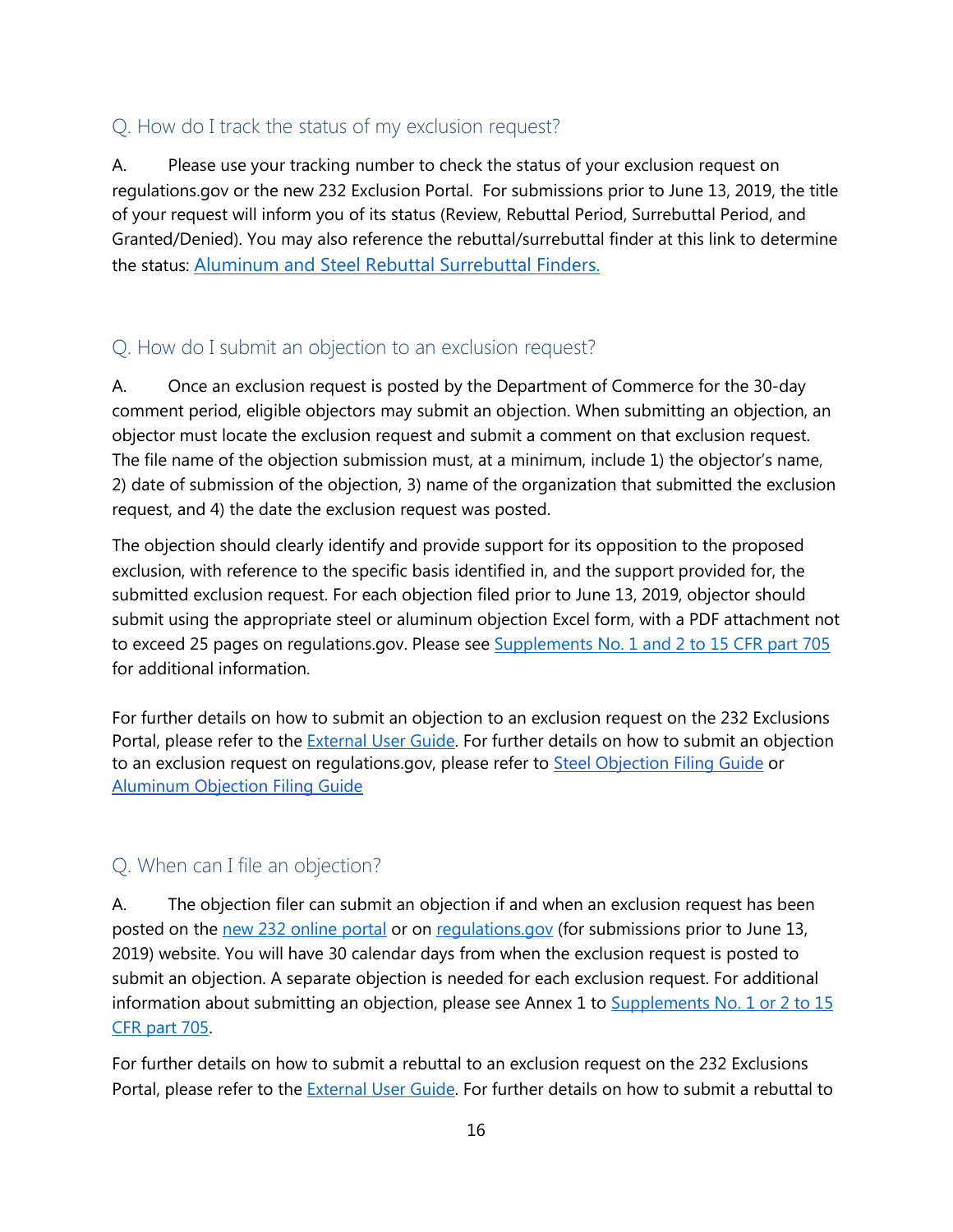an exclusion request on regulations.gov, please refer to: **Steel Rebuttal Guide or Aluminum** [Rebuttal Guide.](https://www.regulations.gov/document?D=BIS-2018-0002-4490)

#### Q. What happens if my exclusion request receives objections?

A. If objections are submitted during the 30-day comment period, the Department of Commerce (DOC) reviews each objection for conformance with the submission requirements. If the objection meets the requirements, it will be posted. Once an objection is posted, the DOC will re-open the exclusion request for a rebuttal period of 7 calendar days.

During these 7 days, the party requesting an exclusion will have the opportunity to submit the rebuttal form in response to the objection. If a rebuttal is submitted, the DOC also reviews each rebuttal for conformance with the submission requirements and posts rebuttals meeting the requirements.

If a rebuttal is posted, the DOC will re-open the exclusion request for a surrebuttal period of 7 calendar days. During these 7 days, the objecting party will be able to submit the surrebuttal form in response to the rebuttal.

If the requesting or objecting parties have confidential or proprietary business information in their rebuttal or surrebuttal, they must provide a summary for a public submission, comply with the other requirements in paragraph (b)(5)(iii) of the relevant [supplement to 15 CFR part 705,](https://ecfr.io/Title-15/pt15.2.705) and send it to [232rebuttals@doc.gov](mailto:232rebuttals@doc.gov) or [232surrebuttals@doc.gov,](mailto:232surrebuttals@doc.gov) respectively.

#### Q. How do I submit a rebuttal to an objection? And when can I file a rebuttal?

A. Please use your tracking number to check the status of your exclusion request on regulations.gov or the new 232 Exclusion Portal. For submissions prior to June 13, 2019, the title of your request will inform you of its status (Review, Rebuttal Period, Surrebuttal Period, Granted/Denied). You may also reference the rebuttal/surrebuttal finder at this link to determine the status: [Aluminum and Steel Rebuttal Surrebuttal Finders](https://www.commerce.gov/page/section-232-investigations).

The exclusion requester can file a rebuttal if and when an objection has been posted on the [new 232 online portal](https://www.commerce.gov/page/section-232-investigations) or on [regulations.gov](http://www.regulations.gov/) (for submissions prior to June 13, 2019) website. You will have 7 calendar days from when the objection is posted to submit a rebuttal. A separate rebuttal is needed for each objection. For additional information about submitting a rebuttal, please see Annex 1 to [Supplements No. 1 or 2 to 15 CFR part 705.](https://ecfr.io/Title-15/pt15.2.705)

For further details on how to submit a rebuttal to an exclusion request on the 232 Exclusions Portal, please refer to the [External User Guide.](file:///C:/Users/tnguyen2/AppData/Local/Microsoft/Windows/INetCache/Content.Outlook/B8OQJB3Q/commerce.gov/232) For further details on how to submit a rebuttal to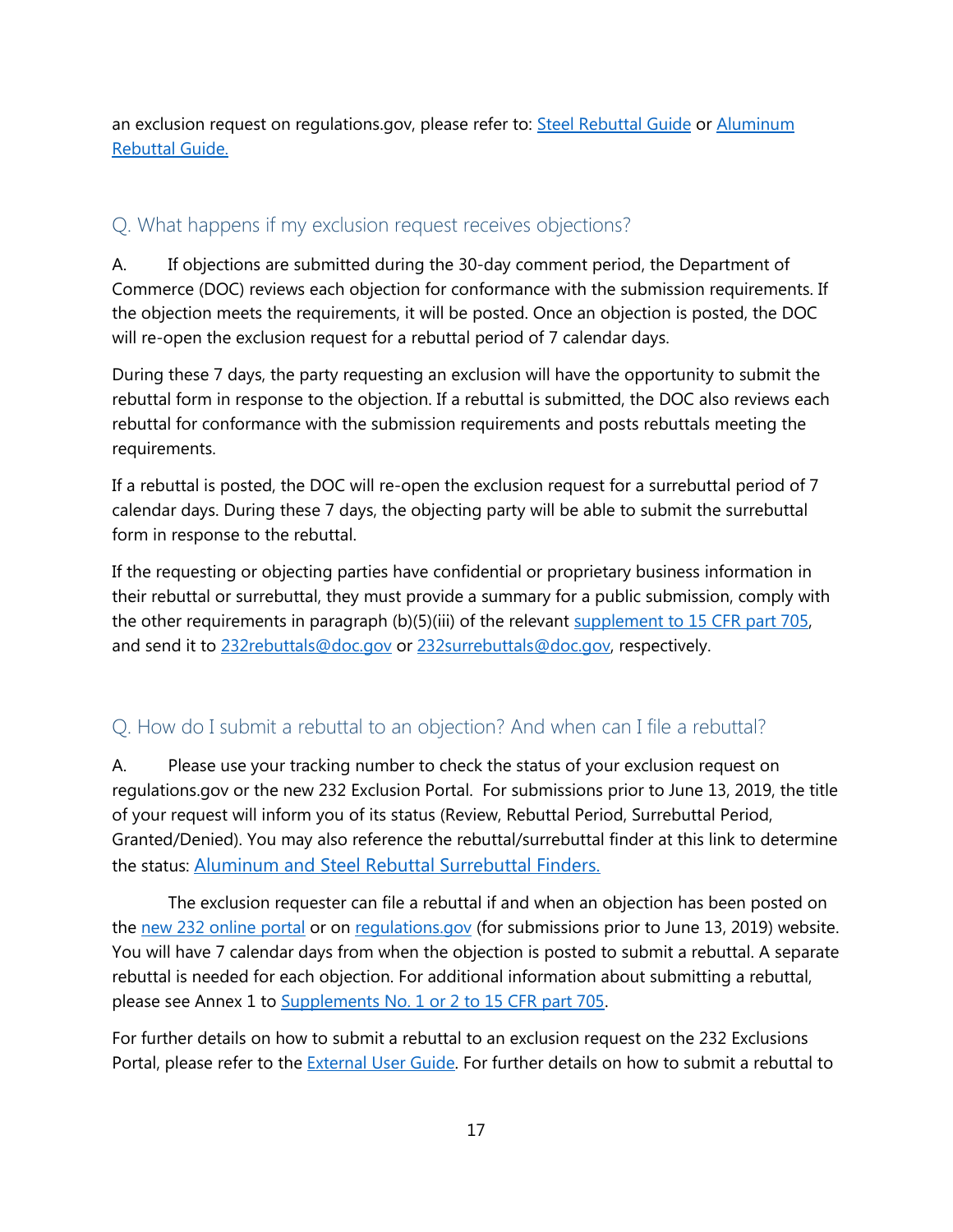an exclusion request on regulations.gov, please refer to: **[Steel Rebuttal Guide](https://www.regulations.gov/document?D=BIS-2018-0006-45250) or Aluminum** [Rebuttal Guide.](https://www.regulations.gov/document?D=BIS-2018-0002-4490)

#### <span id="page-17-0"></span>Q. When can I file a surrebuttal?

A. Objectors can file a surrebuttal if and when a rebuttal has been posted on the new 232 [online portal](https://www.commerce.gov/page/section-232-investigations) or on [regulations.gov](http://www.regulations.gov/) (for submissions prior to June 13, 2019) website. They have 7 calendar days from when the rebuttal is posted to submit a surrebuttal. A separate surrebuttal is needed for each rebuttal to which you are responding. For additional information about submitting a surrebuttal, please see [Annex 1 to Supplements No. 1 or 2 to 15 CFR part 705.](https://ecfr.io/Title-15/pt15.2.705)

For further details on how to submit a surrebuttal to an exclusion request on the 232 Exclusions Portal, please refer to the **External User Guide**. For further details on how to submit a surrebuttal to an exclusion request on regulations.gov, please refer to: [Steel Surrebuttal Guide](https://www.regulations.gov/document?D=BIS-2018-0006-45251) or Aluminum [Surrebuttal Guide](https://www.regulations.gov/document?D=BIS-2018-0002-4491)

#### <span id="page-17-1"></span>Q. Are expired exclusion request, objection, rebuttal and surrebuttal forms accepted after their expiration date? NEW

A. Currently, the Office of Management and Budget (OMB) approved expiration date is April 30, 2022, located on the top right corner of the exclusion request, objection, rebuttal, and surrebuttal forms. If you have submitted a form with an expired date, it will still be accepted.

#### <span id="page-17-2"></span>Q. Can my company make changes to the exclusion request after we have submitted?

A. No, a company cannot make substantive changes to their exclusion request after submission. However, after the exclusion request has been granted, the Department of Commerce will accept non-substantive changes such as 1) company name change, in the case of a merger or acquisition, 2) company point of contact information, and/or 3) the importer of record (IOR). Please contact Steel232@bis.doc.gov or Aluminum232@bis.doc.gov for more information or to request non-substantive changes.

#### <span id="page-17-3"></span>Q. Are approved exclusion requests transferrable to other internal or external organizations?

A. No. The company that filed the original exclusion request has exclusive rights and a granted exclusion is non-transferrable.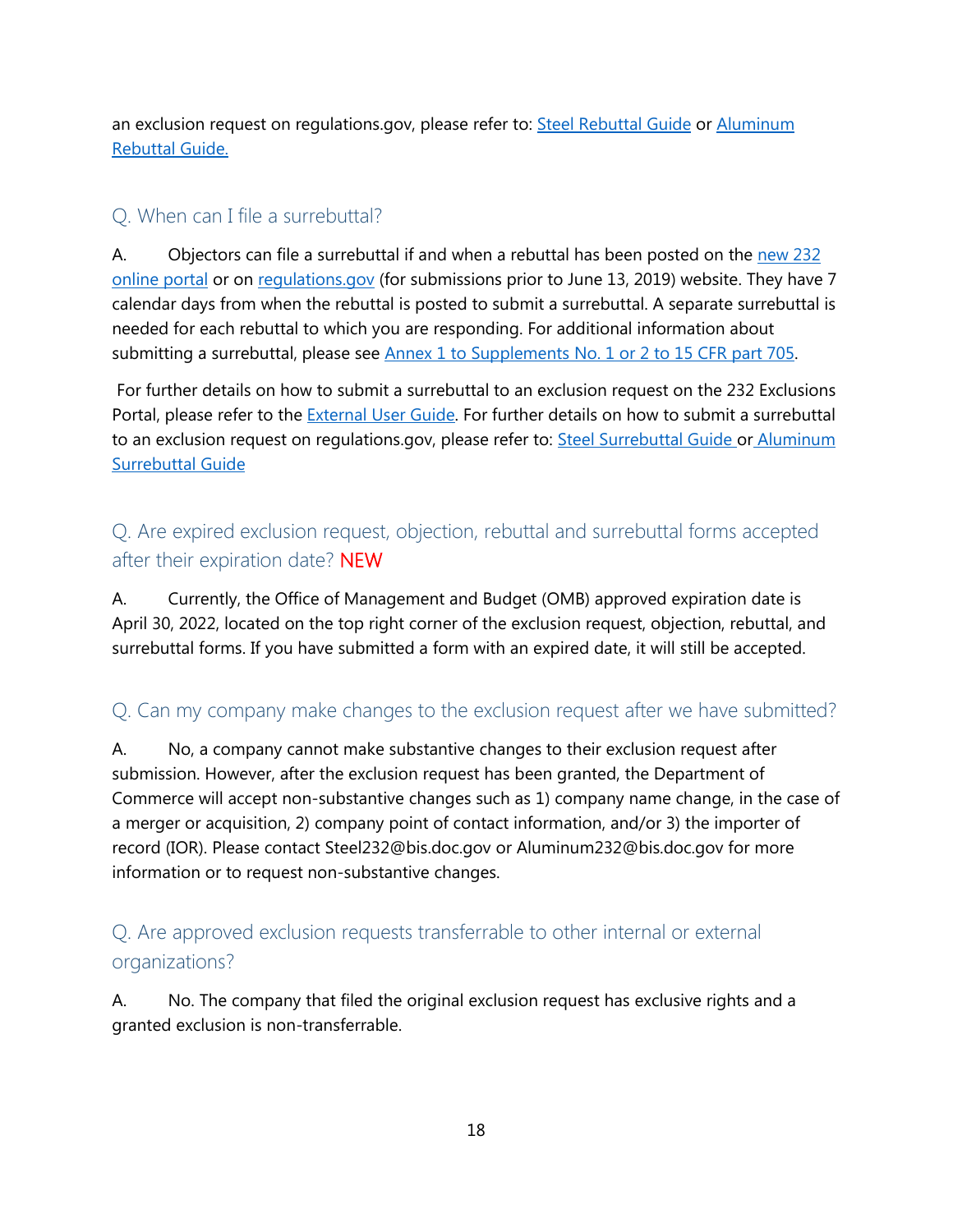#### <span id="page-18-0"></span>Q. Can my company make a name changes to the exclusion request due to a merger or acquisition? NEW

A. If your company was granted an exclusion, then you are permitted to submit a name change. Company name changes are only allowed for administrative reasons such as a merger or acquisition. For name changes, you must email a request titled "Name Change" on the Subject line to [steel232@bis.doc.gov](mailto:steel232@bis.doc.gov) or [aluminum232@bis.doc.gov](mailto:aluminum232@bis.doc.gov) notifying DOC of the name change. The company will then receive the name change template to fill out. DOC will communicate with CBP and requesters can expect to be able to use exclusion in 10 business days.

## <span id="page-18-1"></span>Canada & Mexico

<span id="page-18-2"></span>Q. Are you still accepting exclusion request on the steel and aluminum tariffs from Canada/Mexico after May 19, 2019?

A. On May 19, 2019, the president signed [Proclamation 9894](https://www.federalregister.gov/documents/2019/05/23/2019-11002/adjusting-imports-of-steel-into-the-united-states) and [Proclamation 9893](https://www.federalregister.gov/documents/2019/05/23/2019-10999/adjusting-imports-of-aluminum-into-the-united-states)  Adjusting Imports of Steel and Aluminum Into the United States, which removed the 25% tariff on steel imports from Canada and Mexico and the 10% tariff on aluminum imports from Canada and Mexico. The removal of the tariffs for both steel and aluminum was effective on May 20, 2019.

<span id="page-18-3"></span>Q. My exclusion request with a country of origin of Canada/Mexico received a denial decision memo due to an incorrect HTSUS code prior to May 19, 2019. Can I resubmit?

A. Yes, if a requester submitted an exclusion request for Canada and Mexico prior to May 19, 2019 and received a denial decision memo due to HTSUS code, a requester may re-submit after May 20<sup>th</sup>, 2019. If the resubmission is successful then the decision memo will honor the original filing date. Companies may reach out to U.S. Customs and Border Protection or consult the [International Trade Commission's](https://www.usitc.gov/tata/hts/index.htm) 2019 HTSUS code listing to confirm the HTS code is correct.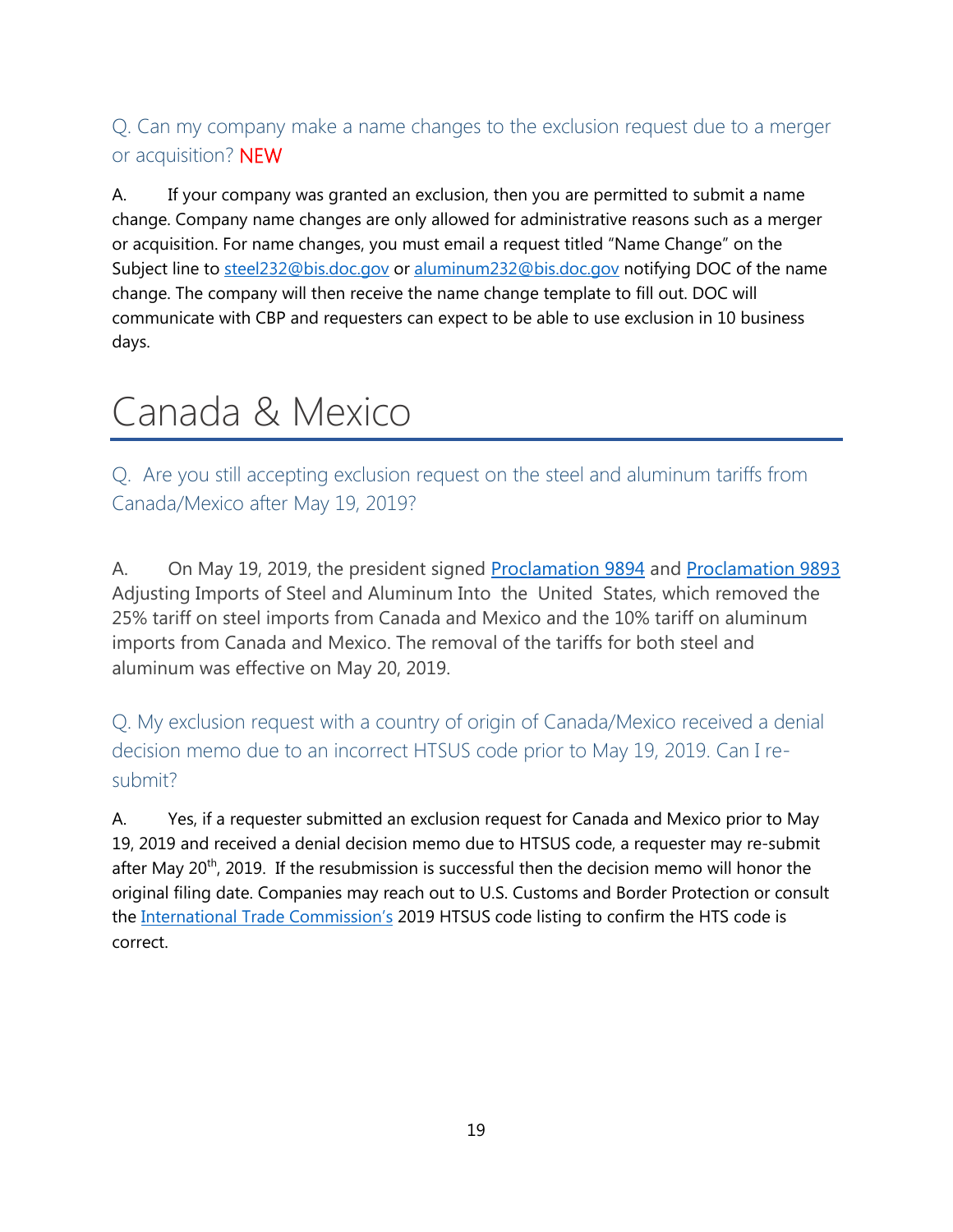# <span id="page-19-0"></span>Confidential Business Information (CBI)

<span id="page-19-1"></span>Q. Should I include Confidential Business Information (CBI) in the exclusion request submission? NEW

A. No, companies should not submit CBI with exclusion requests or objections. You may, however, select "yes" in the section of the exclusion request and objection forms stating, "I have additional information to provide that is proprietary or otherwise business confidential that is relevant and necessary to this submission." The Department of Commerce will reach out to the company and request CBI ONLY if it is needed in the review process.

#### <span id="page-19-2"></span>Q. Can CBI be included in the rebuttal or surrebuttal submission? NEW

A. Yes, CBI may be included in the rebuttal or surrebuttal submission by selecting "yes" in exclusion request product information section of the relevant form. Companies are required to submit a public summary of their CBI as part of their supporting documentation with their rebuttal or surrebuttal filing and otherwise follow the requirements for submitting CBI outlined in paragraph (b)(5)(iii) of the relevant supplement for steel or aluminum (Supplement No. 1 or No. 2 to 15 CFR part 705). CBI can be emailed to 232rebuttals@doc.gov or 232surrebuttals@doc.gov and must not exceed a 5-page PDF document.

# <span id="page-19-3"></span>Harmonized Tariff Schedule of the United States (HTSUS) code

<span id="page-19-4"></span>Q. Where do I get access to the latest [International Trade Commission's Harmonized](https://www.usitc.gov/tata/hts/index.htm)  [Tariff Schedule](https://www.usitc.gov/tata/hts/index.htm) of the United States (HTSUS) code listing?

A. Requester may refer to the Internationa[l Trade Commission's Harmonized Tariff Schedule](https://www.usitc.gov/tata/hts/index.htm) of the United States (HTSUS) code listing to confirm current HTSUS code.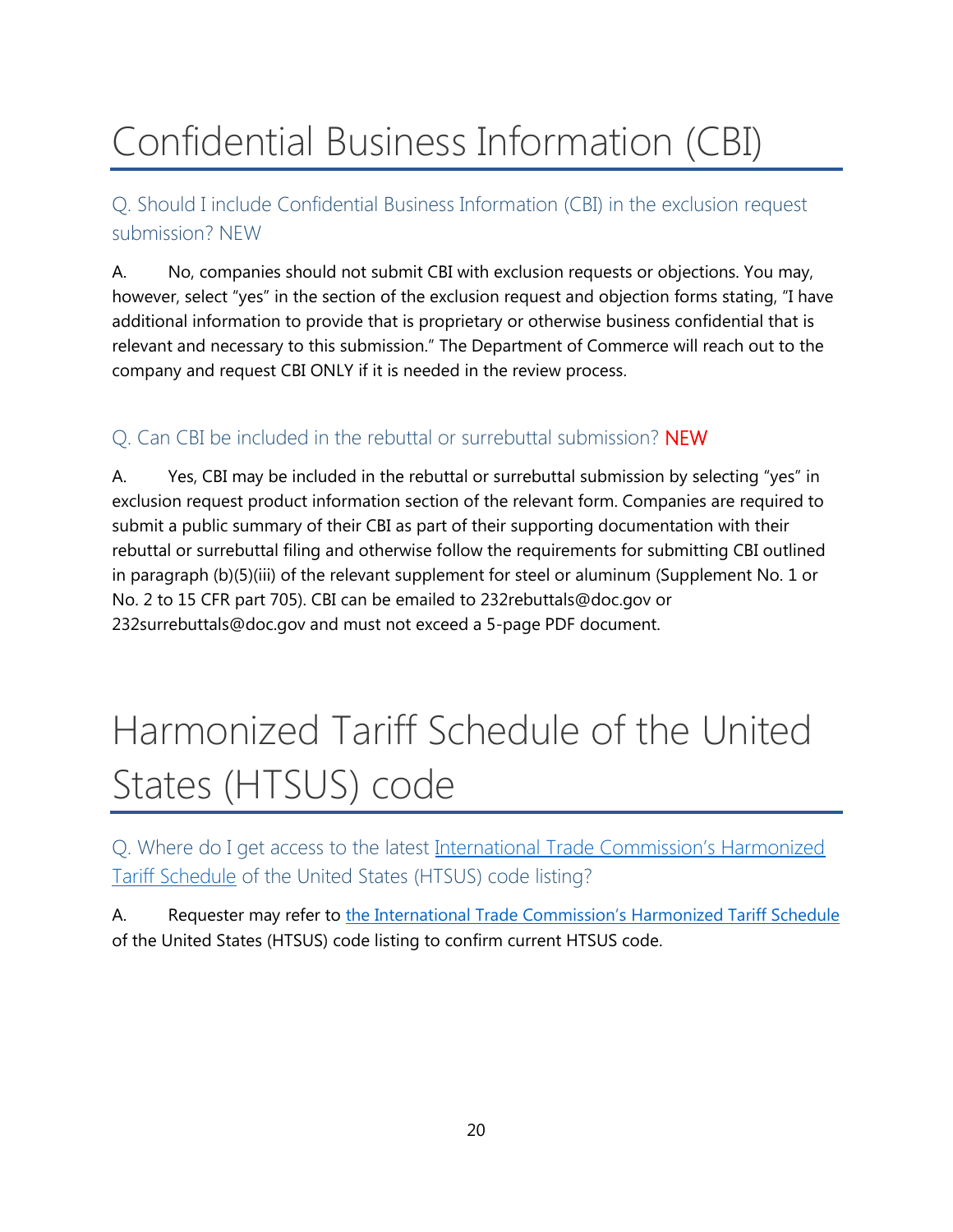#### <span id="page-20-0"></span>Q. What should I do when a Harmonized Tariff Schedule of the United States (HTSUS) code in my exclusion request expired? NEW

A. Exclusion requests submitted with an expired HTSUS code after an HTSUS code change will be deemed as not administrable and rejected. Companies may submit a new exclusion request with the new HTSUS code. Exclusion requests submitted prior to HTSUS code changes will be accepted and processed.

# <span id="page-20-1"></span>Importer of Record (IOR)

<span id="page-20-2"></span>Q. Why can't I list the name of my importer of record and/or foreign suppliers as confidential business information?

A. The name of the IOR is not considered confidential business information. Exclusion requests that list "business confidential" in those questions will be rejected.

#### <span id="page-20-3"></span>Q. How can my company make changes in importer of record? NEW

A. If your company was granted an exclusion request, then you may make changes to the importer of record. For importer of record changes, companies can email [steel232@bis.doc.gov](mailto:steel232@bis.doc.gov) or [aluminum232@bis.doc.gov](mailto:aluminum232@bis.doc.gov) to indicate whether the change is an replacement/revision or addition to the IOR.

- A replacement/revision IOR change means that the original importer has been replaced with a new importer.
- An additional IOR change means that the additional approved importer(s) would have full rights to use the exclusion in its entirety as the agent for the requester.

#### <span id="page-20-4"></span>Q. How do I report a non-U.S. address for my foreign importer of record in the new 232 Exclusions Portal?

In the 232 Exclusions Portal, exclusion requestors will need to request from their Foreign IOR who their **U.S. power of attorney/agent/customs broker** is and list them in fields below:

| <b>IOR</b> | <b>IOR</b>      | <b>IOR</b> | <b>IOR</b>           | <b>IOR</b> | <b>IOR</b>                                                |
|------------|-----------------|------------|----------------------|------------|-----------------------------------------------------------|
| Address    | <b></b><br>City | State      | $\rightarrow$<br>∠ıp | country    | DΩ<br>'ame'<br>м<br>∴Nar<br>∼<br>$\overline{\phantom{0}}$ |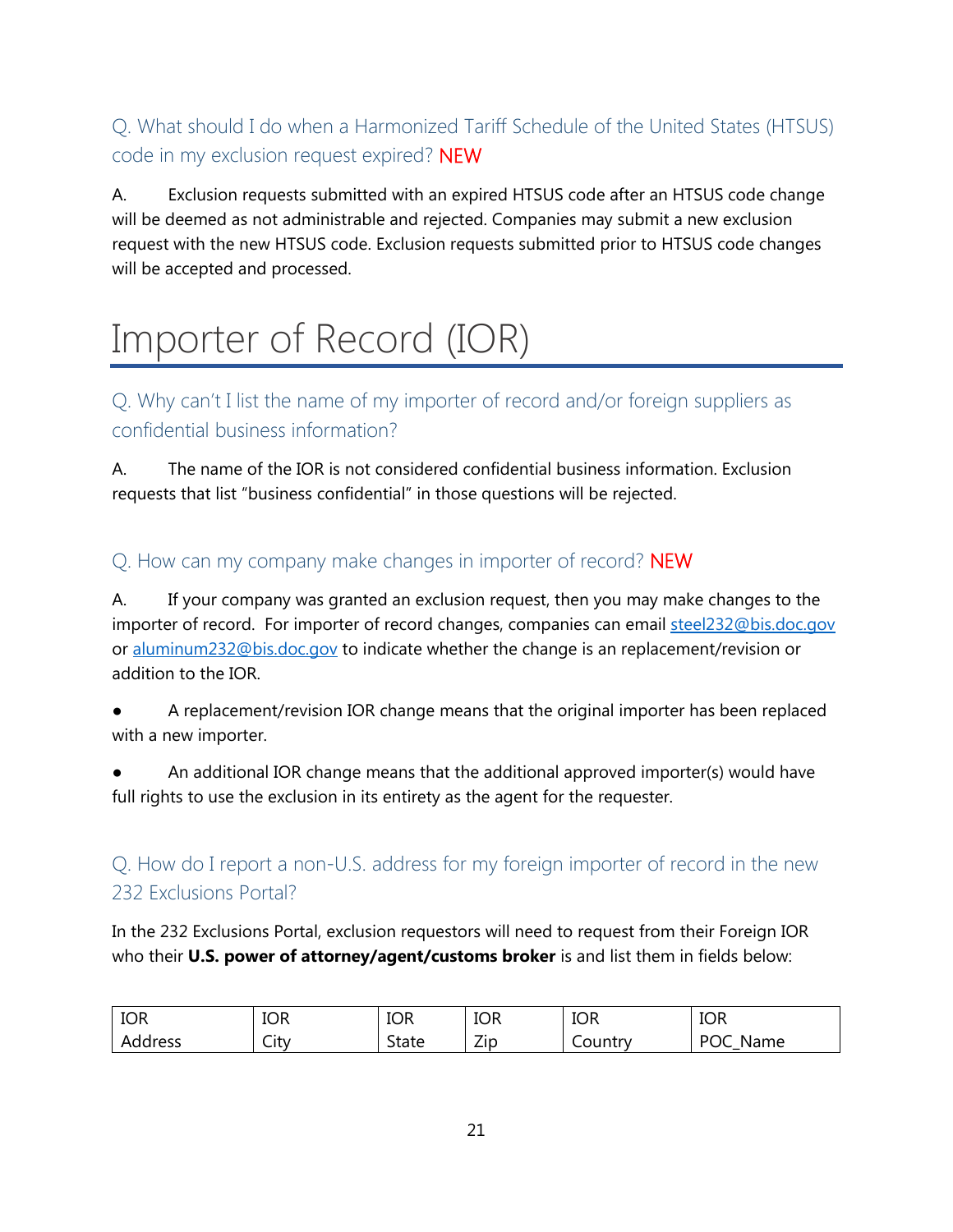as well as, list the name of the foreign importer of record information for the fields:

#### Q1b\_IOR\_Name | Q1b\_IOR\_POC\_Email | Q1b\_IOR\_Website

If the exclusion request is approved, CBP will be able to locate the requestor's foreign importer of record data in the CBP system when the IOR files a claim or post summary correction.

Additional information on foreign importer of record at:

19 CFR Part 141 – [Entry of Merchandise](https://gov.ecfr.io/cgi-bin/retrieveECFR?gp=1&SID=9c70f7edbc1dffe46bc8402d0ff37a38&ty=HTML&h=L&mc=true&n=pt19.2.141&r=PART#se19.2.141_11)

19 CFR 141.17, 141.18, 141.31, 141.32, 141.34, 141.35, 141.36, and 141.37 – provide more specific information related to nonresident importers.

## <span id="page-21-0"></span>Quota Exclusions

<span id="page-21-1"></span>Q. Can I request an exclusion for a country subject to a quantitative limitation (quota)?

A. As of September 11, 2018, exclusion requests from quota countries are accepted and follow the standard process for review.

<span id="page-21-2"></span>Q. Is the process for an exclusion request from a quantitative limitation the same as a regular exclusion request?

A. Companies requesting an exclusion from a quantitative limitation should indicate "yes" in section 5.e of the exclusion request form. The process is the same as submitting a tariff-based exclusion request.

#### <span id="page-21-3"></span>Q. Which countries are subject to quotas for steel and aluminum imports?

A. Presently, quantitative limitations or quotas are in place for steel imports from Argentina, Brazil, and South Korea and for aluminum imports from Argentina. For more information, please visit CBP.

Q. Is the Department of Commerce accepting a project-specific, expedited quota exclusion request for steel?

A. No. As of March 31, 2019, project-specific, expedited quota exclusion requests for steel are no longer being accepted.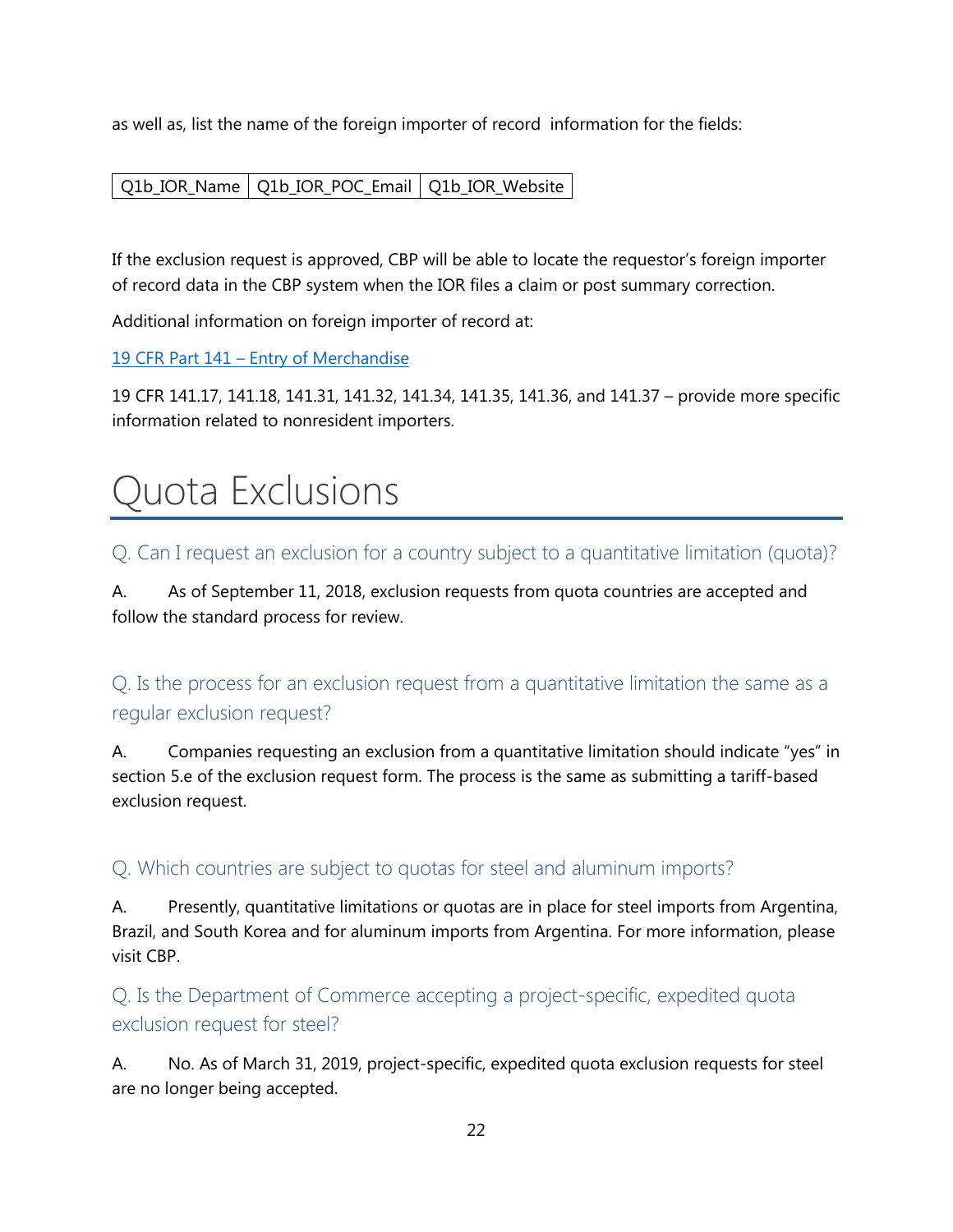## <span id="page-22-0"></span>IV. Exclusion Request Decision

#### <span id="page-22-1"></span>Q. How long after the comment period closes will I see a decision posted?

A. The process depends on whether the exclusion request receives objections, rebuttals and/or surrebuttals. If an objection is posted, the Department of Commerce (DOC) will re-open the exclusion request for a rebuttal period of 7 calendar days. If a rebuttal is posted, the DOC will then re-open the exclusion request for a surrebuttal period of 7 calendar days. Once the request and all objections, rebuttals, and surrebuttals are reviewed and processed, a decision will be posted on the [new 232 exclusion portal](https://www.commerce.gov/page/section-232-investigations) or [regulations.gov](https://www.regulations.gov/) (for submissions prior to June 13, 2019) website.

#### <span id="page-22-2"></span>Q. How does the Department of Commerce review the exclusion request?

A. The Department of Commerce reviews the exclusion request alongside the objection(s), rebuttal(s), and surrebuttal(s) to the request and determines whether the item is produced in the United States in sufficient and reasonably available amount, satisfactory quality, or if there is a specific national security consideration warranting an exclusion. Once this process is completed, a decision memo will be posted on the [new 232 Exclusion Portal](https://www.commerce.gov/page/section-232-investigations) or [regulations.gov](https://www.regulations.gov/) (for submissions prior to June 13, 2019) website.

#### <span id="page-22-3"></span>Q. How will I know if my exclusion request has been granted or denied?

A. Once the Department of Commerce has decided on whether to grant an exclusion request, the decision will be posted on the [new 232 exclusion portal](https://www.commerce.gov/page/section-232-investigations) or [regulations.gov](https://www.regulations.gov/) (for submissions prior to June 13, 2019) website.

For further details on how to view the status of your exclusion request on the 232 Exclusions Portal, please refer to the **External User Guide**.

For further details on how to view the status of your exclusion request on regulations.gov, please refer to the Decision Memo Guides for more detailed instructions:

- Steel: [How to find my Steel Decision Memo Guide](https://www.regulations.gov/document?D=BIS-2018-0006-12651)
- Aluminum: [How to find my Aluminum Decision Memo Guide](https://www.regulations.gov/document?D=BIS-2018-0002-1995)

#### <span id="page-22-4"></span>Q. Will the Department of Commerce identify the reason for the decision?

A. Yes, if the request is denied, the decision memo will state the reason. For each exclusion request, the Department of Commerce will post a decision memo specifying whether the request is granted or denied.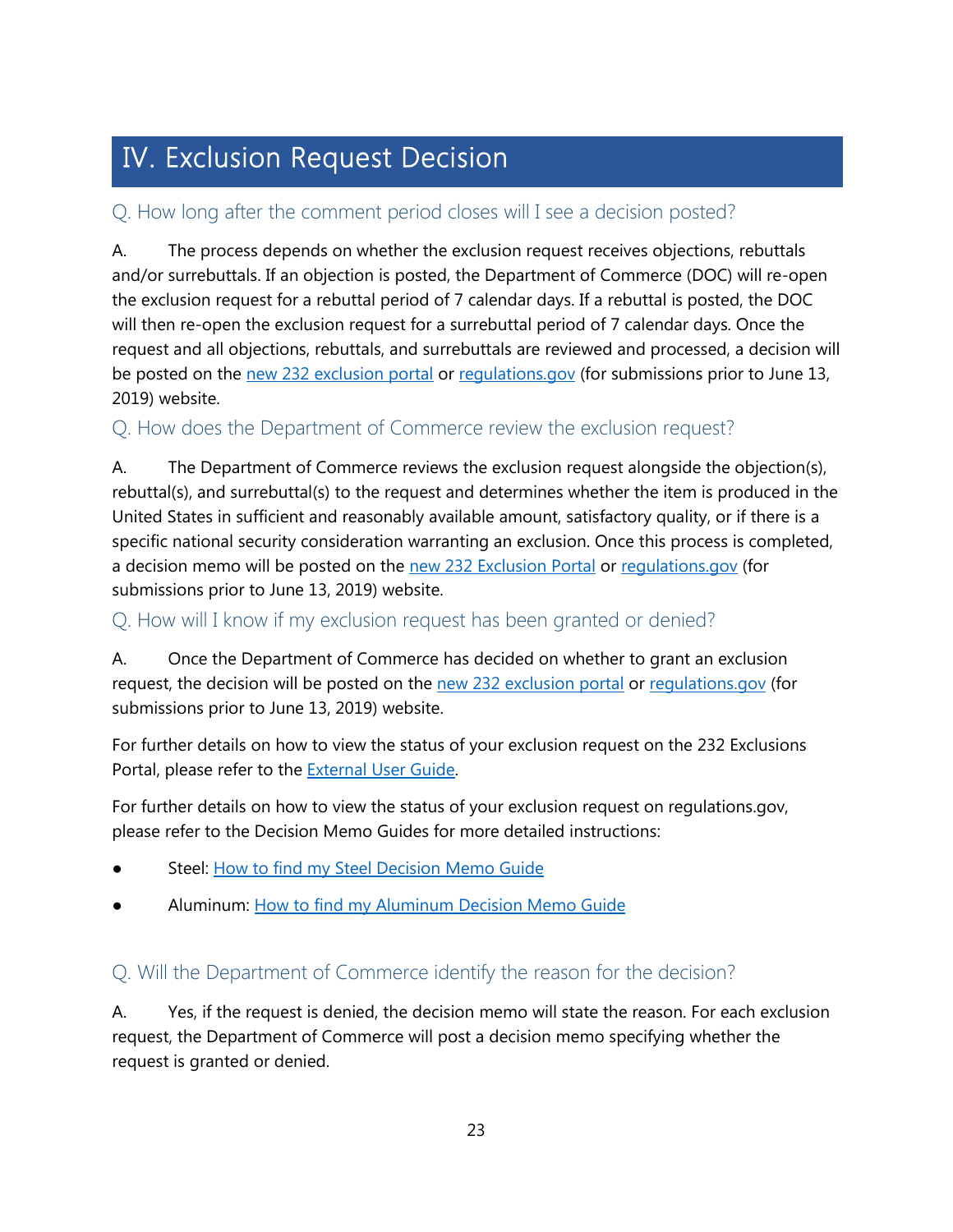#### <span id="page-23-0"></span>Q. Are requesters notified once a final determination has been made?

A. No, individual requesters will not be directly notified when a decision is made. Please monitor your exclusion request on the [new 232 Exclusions](https://www.commerce.gov/page/section-232-investigations) Portal or [regulations.gov](https://www.regulations.gov/) (for submissions prior to June 13, 2019) website.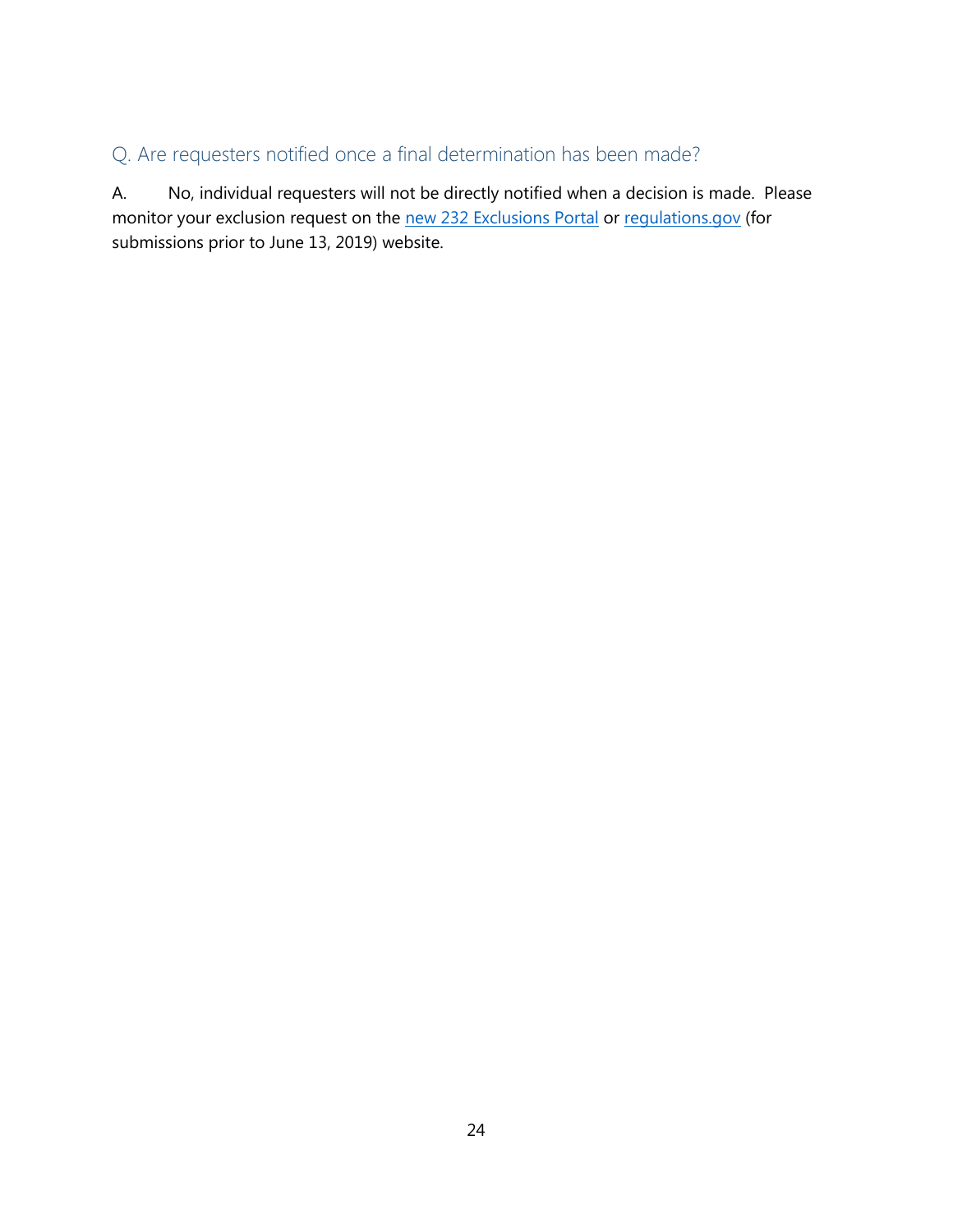## <span id="page-24-0"></span>V. Re-submission

#### <span id="page-24-1"></span>Q. Who is eligible to re-submit an exclusion request?

A. If your company received a denied decision memo due to an incorrect Harmonized Tariff Schedule of the United States (HTSUS) code, you are eligible to re-submit and have your final decision tied back to your original submission date for refund purposes. Companies that did not receive a denied decision memo are NOT eligible for re-submission.

#### <span id="page-24-2"></span>Q. What qualifies as a re-submission?

A. A requester may re-submit an exclusion request if they were denied due to an invalid HTSUS code. The revised exclusion request may contain inconsequential changes, (point of contact information, importer of record, grammatical errors). A company is **not** allowed to file a re-submission that includes substantive changes. A substantive change is any modification to the product for which the company is requesting a re-submission. If a company sends an exclusion request that includes a substantive change, including but not limited to new information on the exclusion request form, changes to quantities, chemical composition, physical specification, and country of origin, the request will be treated as a *new* submission.

#### <span id="page-24-3"></span>Q. How do I re-submit an exclusion request?

A. Parties wishing to re-submit an exclusion request due to an invalid HTSUS code on their original submission should submit a new exclusion request with the revised HTSUS code. Be sure to consult [the International Trade Commission's 2019 HTSUS code](https://www.usitc.gov/tata/hts/index.htm) listing to confirm that the correct HTSUS code.

Once the exclusion request is submitted, send an email to [steel232@bis.doc.gov](mailto:steel232@bis.doc.gov) or [aluminum232@bis.doc.gov](mailto:aluminum232@bis.doc.gov) with the Subject "Re-submissions [New Document ID]". Specifically, the email should include:

- Exclusion ID (ERID) or Tracking number for the original exclusion request that received the denied decision memo
- ERID/Tracking Number or Portal ID for the revised exclusion request
- Copies of both the denied and approved decision memos
- The filing date for the denied decision memo

A re-submission must tie back to an original decision memo.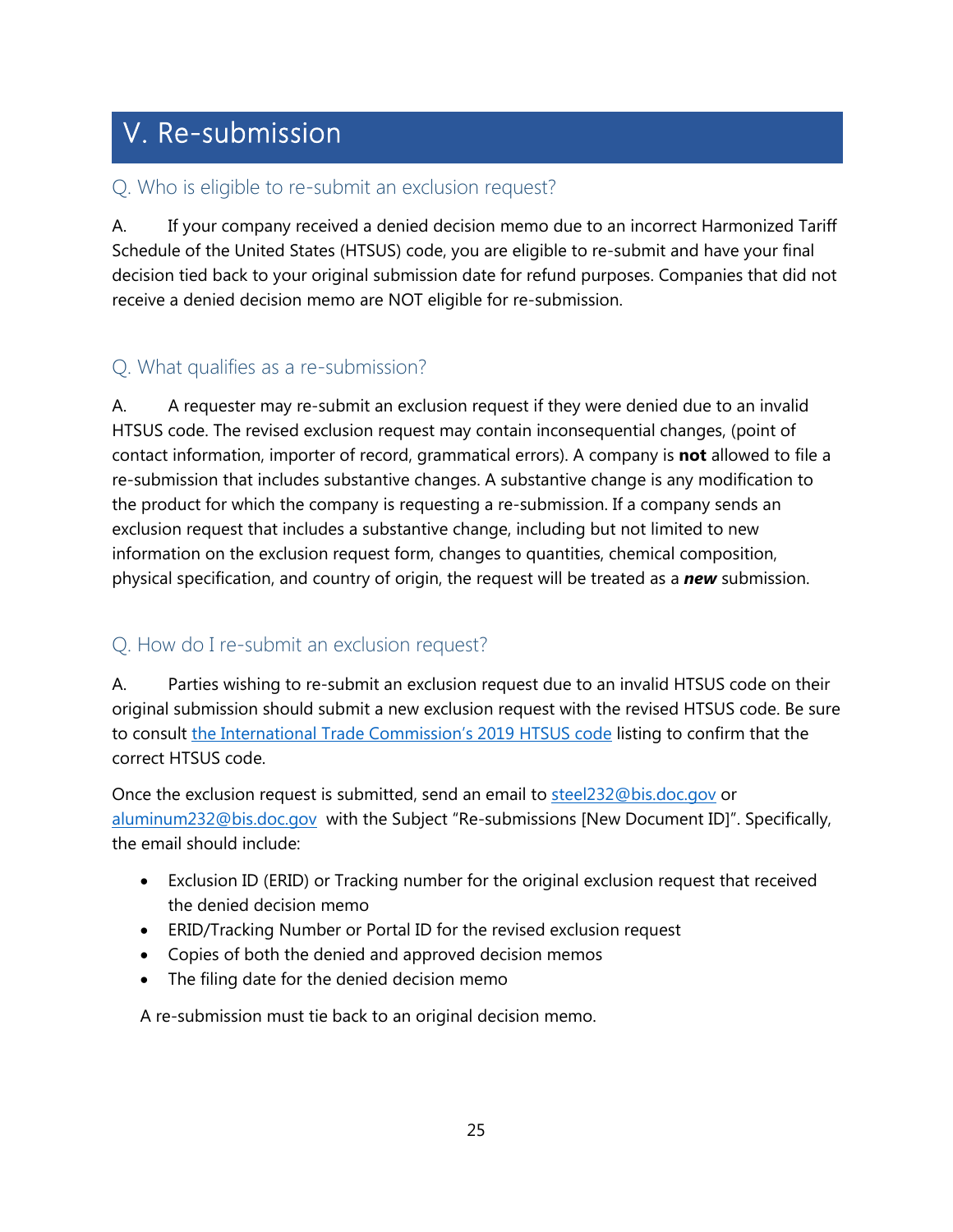#### <span id="page-25-0"></span>Q. Do I need to notify Customs and Border Protection (CBP) that I have re-submitted my exclusion request with the correct HTSUS?

A. No. When parties re-submit an exclusion request with the revised HTSUS code, CBP will review the exclusion request. If approved, the Department of Commerce will provide the decision memo retroactive to the date of the original exclusion request.

<span id="page-25-1"></span>Q. If my original exclusion request was denied for HTS-related discrepancies and now, I have the correct HTS code, I understand that if Commerce grants my re-submission, I will be eligible for relief back to the date of my original submission. How do I highlight that my re-submission falls under this category?

A. For a re-submission, submit the new exclusion request on the new [232 Exclusions Portal.](https://trade.gov/232/steelalum) Upon receiving an exclusion request ID number for the revised exclusion request, email [steel232@bis.doc.gov](mailto:steel232@bis.doc.gov) or [aluminum232@bis.doc.gov](mailto:aluminum232@bis.doc.gov) with the Subject Line: "HTS code Resubmittal" and provide the tracking number from regulations.gov for the original submission and the exclusion request number from the 232 Exclusions Portal for the resubmission.

A company must have a decision memo that states your HTS code was invalid for your exclusion request to be eligible for re-submission. An email notification stating the exclusion request is rejected upon initial review does not qualify for resubmission. If a company received an email notification that CBP determined the HTS code does not match the product specifications in the exclusion request, then the company is not eligible for re-submission.

#### <span id="page-25-2"></span>Q. Can my company consolidate multiple exclusion request into one re-submission?

A. Companies are only allowed to submit one re-submission per exclusion request. If a company has multiple exclusion requests, they cannot consolidate the multiple exclusion request into one re-submission.

#### <span id="page-25-3"></span>Q. Can I split my volume in half and submit two re-submission as opposed to one with the cumulative volume quantity?

A. Companies are only allowed to submit one re-submission per exclusion request. Changing volumes between an exclusion request and re-submitting is considered a substantive change and will be rejected.